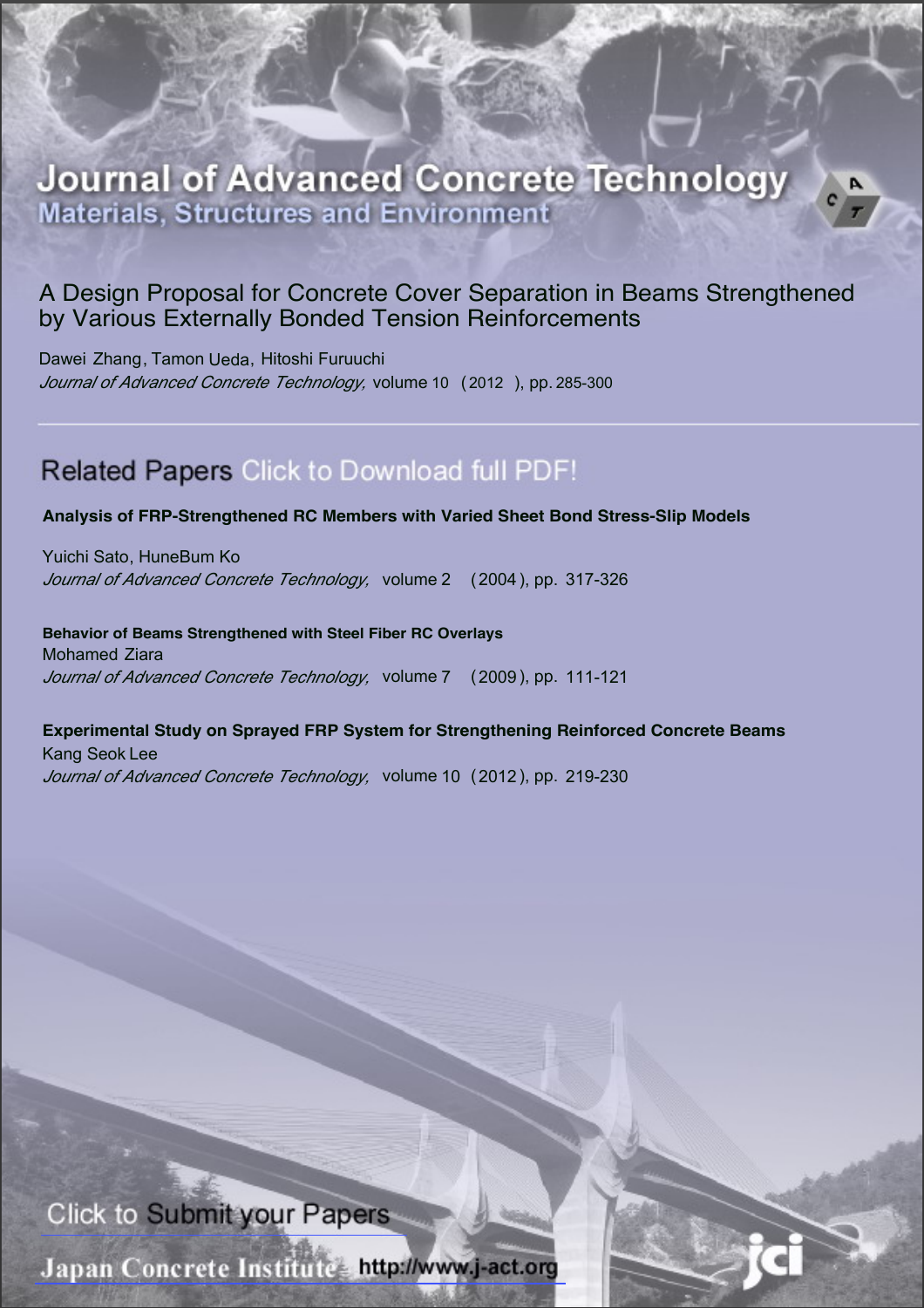*Scientific paper* 

# **A Design Proposal for Concrete Cover Separation in Beams Strengthened by Various Externally Bonded Tension Reinforcements**

Dawei Zhang<sup>1</sup>, Tamon Ueda<sup>2</sup> and Hitoshi Furuuchi<sup>3</sup>

Received 15 February 2012, accepted 4 September 2012 doi:10.3151/jact.10.285

#### **Abstract:**

Previous research has shown that the application of externally bonded reinforcements (steel plates, fiber-reinforced polymer (FRP) laminates, overlays, etc.) to strengthen reinforced concrete (RC) beams can lead to brittle debonding failures before the ultimate load is reached. The aim of this study is to develop an analytical approach for the flexural strengthening of existing structures using various types of external reinforcements and predicting the debonding failure. In this study, an analytical model is developed to predict concrete cover separation failure in beams with overlay strengthening that is also applicable to strengthening using other reinforcements, such as steel plates and FRP laminates. An experimental database with various types of beam specimens is used to verify the model's validity and reliability. A concept for determining the effective strengthening capacity in a strengthening design is presented and the main parameters affecting the strengthening capacity are investigated. Finally, a design proposal is presented for the flexural strengthening of RC beams with respect to concrete cover separation failure. This proposal contributes to the application of external flexural strengthening in practical design.

## **1. Introduction**

Bonding external tension reinforcements to a reinforced concrete (RC) structure is an effective and convenient method to improve the structure's static and fatigue performances under service loads and increase its ultimate strength. Initially, much of the research on this topic focused on bonding steel plates to the concrete members (Hussain *et al*. 1995; Jones *et al*. 1982, 1988; Oehlers 1992; Swamy *et al*. 1987). Subsequently, research on the use of Fiber-Reinforced Plastic (FRP) laminates became more prevalent (Gao *et al*. 2004a,b; Maalejand and Bian 2001; Rahimi and Hutchinson 2001; Fanning and Kelly 2001; Quantrill *et al*. 1996; Garden and Hollaway 1998; garden *et al*. 1997; Arduini *et al*. 1997; Nguyen *et al*. 2001; Ahmed andVan Gemert 1999a,b; Beber *et al*. 1999; Smith and Teng 2002; Oller 2009; Wu *et al*. 2005). Most recently, the literature has focused on the use of overlays (Zhang *et al*. 2009, 2011a,b, 2012; Satoh and Kodama 2005). The overlay method consists of arranging tension reinforcements (such as steel bars or FRP grids) under the lower surface of concrete members. Polymer Cement Mortar (PCM) or High-Performance Fiber-Reinforced Cementitious Composites (HPFRCC) is then sprayed onto the reinforcement. Because of the overlay's weak bond strength with normal cement-based materials, PCM or HPFRCC allows higher levels of bond strength and durability.

Although there have been many in situ applications using externally bonded reinforcements to rehabilitate and retrofit structural elements, their use of reinforcements for this purpose is far from being based on a rational design. The development and competitiveness of these technologies depend on the use of valid design guidelines that are based on sound engineering principles and mechanisms. Previous literature has shown that the application of externally bonded reinforcements to strengthen RC structures can lead to brittle failures when the external reinforcements debond before the ultimate load is reached. Such brittle behavior reduces the full utilization of the bonded reinforcement and reduces the structure's safety and stability. Current attempts to explain the premature debonding mechanism fall into two broad categories: (1) an empirical approach to establish a relationship between debonding and various geometrical parameters or various types of applied force at bonding interface; and (2) an analytical approach to predict the stress concentrations that lead to debonding. Although numerous studies have provided design models and methodologies related to the debonding problems of strengthening, the number of studies that provide a general design proposal for various strengthening techniques that addresses their failure mechanism similarities is much smaller.

In this study, a series of experiments are conducted with the aim of developing an analytical approach for the flexural strengthening of existing structures using various types of external reinforcements and predicting the debonding failure. The main objective of this study is to establish an accurate design approach for predict-

<sup>&</sup>lt;sup>1</sup>Department of Civil Engineering, College of Civil Engineering and Architecture, Zhejiang University, China.

*E-mail*: dwzhang@zju.edu.cn <sup>2</sup>

<sup>&</sup>lt;sup>2</sup>Professor, Lab of Engineering for Maintenance System, Hokkaido University, Japan.

<sup>&</sup>lt;sup>3</sup>Assistant Professor, Lab of Engineering for Maintenance System, Hokkaido University, Japan.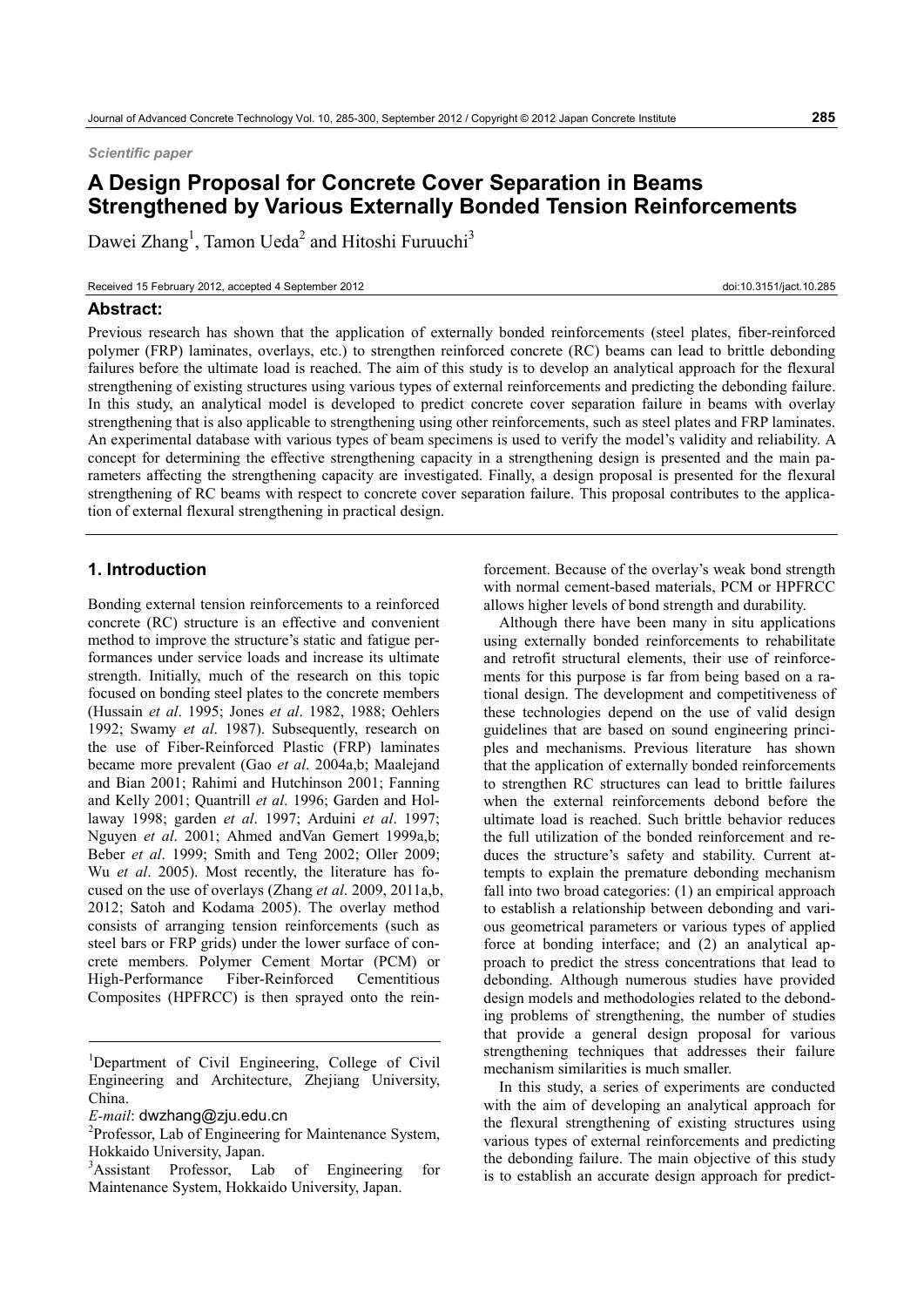ing the load carrying capacity of strengthened RC beams that experience concrete cover separation failure near the externally bonded reinforcement's cut-off point with various strengthening methods and materials. First, an analytical model is developed to predict concrete cover separation of an overlay-strengthened beam that is also applicable to those strengthened by steel plates or FRP laminates. An experimental database with various types of beam specimens is used to verify the model's validity and reliability. A concept for determining the effective strengthening capacity for a strengthening design is introduced and the main parameters affecting it are investigated. Finally, a design proposal is presented for the flexural strengthening of RC beams with respect to concrete cover separation failure.

#### **2. Concrete cover separation**

Among the premature debonding failure modes, concrete cover separation is often observed (see **Fig. 1**). Previous literatures suggest that despite the different materials or methodologies used to strengthen the beam, two major factors control the concrete cover separation failure of an RC beam strengthened with externally bonded reinforcements. The first factors are the initiation and propagation of the concrete cover separation, which can be divided into two stages: 1) formation of a shear crack at the end of the external reinforcement and 2) propagation of the crack to the tension reinforcement level and horizontal progression along the steel reinforcement level. The second factor is the condition to reach the strengthened beam's peak load after the concrete cover separation, which is either 1) yielding of the tension reinforcement at the shear flexure zone to lead to a reduced beam shear resistance or 2) debonding of the concrete cover along the entire shear span to make the flexural strengthening completely inefficient.

The experimental observations indicate that various strengthening methodologies have similar concrete cover separation failure mechanisms. Therefore, a general and valid design procedure will be used for all flexural strengthening types. Current models used to explain the concrete cover separation of a strengthened beam fall into the following categories: (1) derivation of the elastic stress concentrations at the FRP laminate end, (2) the strengthened beam's shear capacity and (3) the concrete tooth model. However, none of the current models can sufficiently predict the failure loads or failure modes (Gao *et al* 2004a; Smith and Teng 2002; Zhang *et al*. 2012). Recently, Zhang *et al*. (2012) developed an analytical model based on the modified concrete tooth model and verified its accuracy. This study further examines the applicability and reliability of this proposed model for steel plate and FRP laminate strengthening.

#### **2.1 Modified tooth model by Zhang** *et al***. (2012)**

As shown in **Fig. 2**, a series of cracks in the concrete cover cause concrete blocks to form along the bottom of the RC beam that have slits between them resembling "comb teeth". The concrete tooth model was developed under the assumption that a concrete "tooth" between two adjacent cracks deforms similar to a cantilever with horizontal shear stresses acting on its tip, which results from the external reinforcement's different tension forces (Raoof and Hassanen 2000; Zhang *et al*. 1995). For a single tooth (or concrete block) within a given tooth spacing  $S_{cr}$  (as indicated in **Fig. 2**), the external reinforcement's tensile stress  $\sigma_s$  generates the tensile stress  $\sigma_A$  at point A which is right beneath internal reinforcement and the closest to the overlay cut-off point in the tooth. According to the debonding criteria, concrete cover failure occurs when the concrete tensile stress  $\sigma_A$ is greater than the concrete's tensile strength. According to Zhang *et al*. (2012), by assuming that all the teeth within the length  $L_p$  ranging from the overlay end to the shear flexure crack (Point C in **Fig. 2**) are assumed to have the same tooth spacing *S<sub>cr</sub>* and fail simultaneously, and based on the experimental fact that the peak load is reached after the yielding of tension reinforcement at point C in the substrate beam after debonding, the concrete cover separation failure load for overlaystrengthened beams is determined by the following equation:

$$
p_{dy} = \frac{2M_{ru}}{(d_0 + L_p)}
$$
 (1)

where  $M_{ru}$  is the bending moment at the tension reinforcement yielding of an unstrengthened (control) beam,



Fig. 1 Concrete cover separation of an RC beam strengthened with externally bonded reinforcement



Fig. 2 Concrete tooth model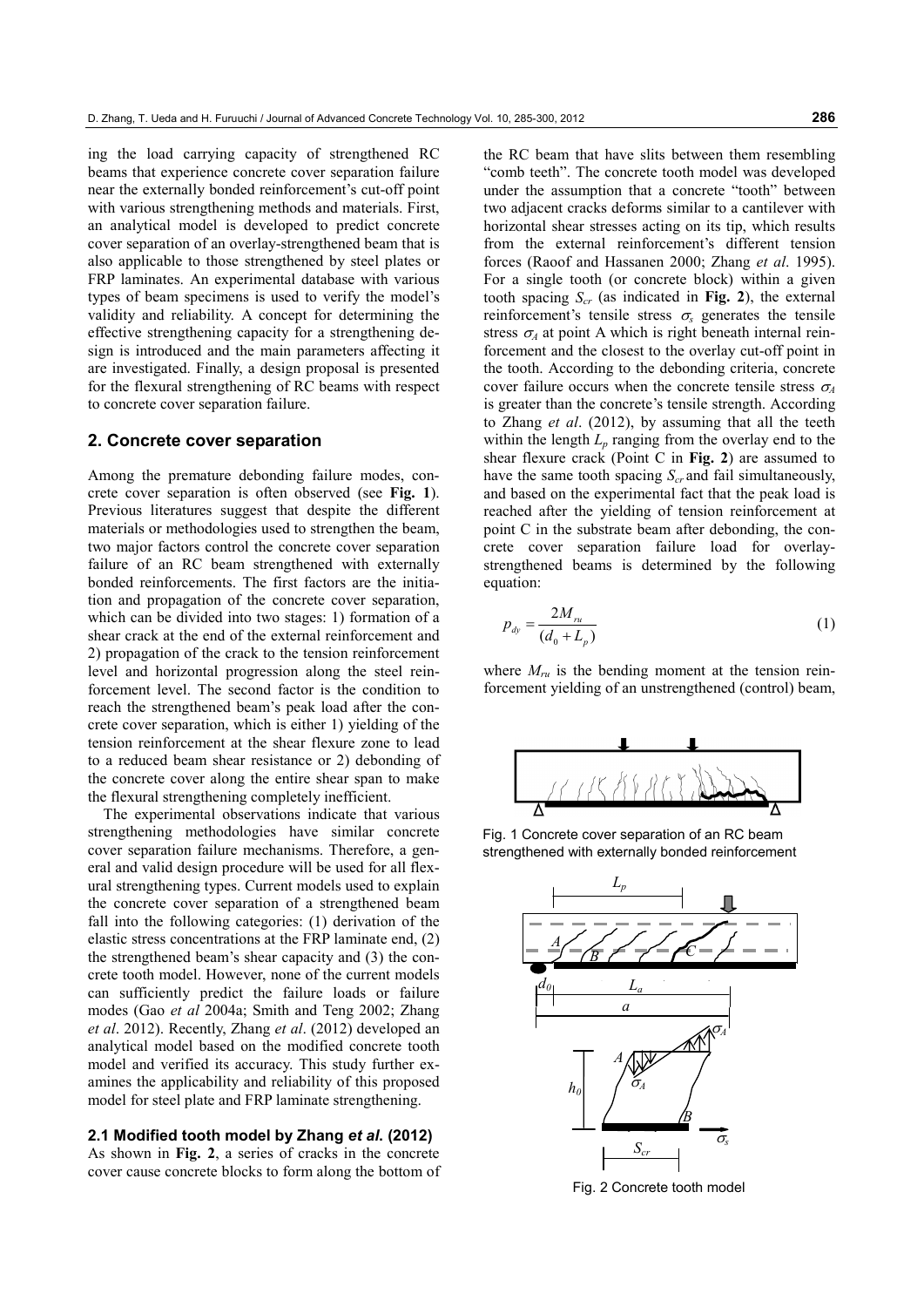and  $L_p$  is the concrete cover's debonding length at the failure load.  $L_p$  can be calculated using the following equation:

$$
L_p = \frac{6h_0 A_s (d_s - x_g)M_{ru}}{f_{ct} b S_{cr} I_s}
$$
 (2)

where  $d_0$  is the distance between the support and the end of the overlay;  $h_0$  is the net concrete cover height measured from the bottom side of the substrate concrete's reinforcing bar to the center of the external reinforcement; *b* is the width of the beam; and  $A_s$  is the crosssectional area of the external reinforcement (either an FRP grid or a steel bar) inside the overlay;  $x_g$ ,  $d_s$  and  $I_s$ are the neutral axis depth of the cracked section with strengthening, the effective depth of the external reinforcement and the transformed moment of inertia of the beam's cracked cross-section in terms of the external reinforcement, respectively; and  $f_{ct}$  is the substrate concrete's tensile strength.

Based on experimental observations, Zhang *et al*. assume that the average spacing of the concrete teeth  $(S_{cr})$ in Eq. 2 is the same as the average flexure crack spacing  $(S_d)$  before the diagonal tension crack is formed and two-thirds of the average flexure crack spacing after the diagonal tension crack is formed, which is the same as the minimum flexural crack spacing. The average flexure crack spacing of an overlay-strengthened beam is given by the following equation:

$$
S_{\scriptscriptstyle fl} = \frac{3k f_{\scriptscriptstyle ct} \left( A_{\scriptscriptstyle ct} + A_{\scriptscriptstyle of} \frac{E_{\scriptscriptstyle o}}{E_{\scriptscriptstyle c}} \right)}{\left( \sum_{\scriptscriptstyle r} O_{\scriptscriptstyle r} \tau_{\scriptscriptstyle bcm} + \sum_{\scriptscriptstyle r} O_{\scriptscriptstyle s} \tau_{\scriptscriptstyle bcm} \right)}\tag{3}
$$

where *k* is a coefficient to account for the strain gradient  $(k = (\varepsilon_1 + \varepsilon_2)/2\varepsilon_1$ , where  $\varepsilon_1$  and  $\varepsilon_2$  are the largest and smallest tensile strains in the effective embedment zone, respectively);  $E_0$  and  $E_c$  are the Young's moduli of the overlay material and substrate concrete, respectively;  $\Sigma O_r$  and  $\Sigma O_s$  are the total perimeters of the concrete reinforcement and overlay, respectively; and *τbcm* and *τbom* are the maximum bond stresses at the reinforcement-concrete interface and the reinforcement-overlay interface at the primary crack formation stage, respectively. These stresses can be calculated using the following equation:

$$
\tau_{bc(o)m} = 5.5 \cdot \left(\frac{fc(o)}{20}\right)^{0.25}
$$
 (4)

where  $f'_{c(0)}$  is the compressive strength of the concrete or the overlay material, and  $A_{ct}$  and  $A_{ot}$  are the effective tension areas of the concrete and the overlay, respectively. According to An *et al*. (1997), for a certain steel bar or FRP grid, the maximum effective tension area of the reinforced concrete  $(A_{\text{ctmax}})$  or the overlay  $(A_{\text{ctmax}})$ within which a stable crack can develop is given by the following equation:

$$
A_{c(o)t \max} = \frac{A_{r(s)} \cdot f_{yr(s)}}{f_{c(o)t}}
$$
 (5)

where  $A_{r(s)}$  and  $f_{v(r(s))}$  are the area and the yielding strength of the single tension reinforcement in the concrete (or overlay), respectively, and  $f_{c(0)t}$  is the tensile strength of the concrete (or overlay material). When considering two dimensions, the maximum side length of the square effective tension zone for a reinforcing bar in concrete substrate (*hct*max) or overlay (*hot*max) can be calculated using the following equation:

$$
h_{c(o)\text{max}} = \sqrt{A_{c(o)\text{max}}} \tag{6}
$$

The effective tension zone of a steel bar or an FRP grid should be limited by the cover thickness of the concrete  $(h_{ctc})$  or the overlay  $(h_{otc})$ . In bending cases, the height of the effective tension area should not be higher than that of the area in tension  $(h_{c(0)tt})$ , which is below the neutral axis (shown in **Fig. 3**).

According to ACI Code 318-02 (2002), in regions with large shear forces and small moments, diagonal tension cracks are formed at the following shear force:

$$
V_{cd} = 0.31 \sqrt{f_c'} b_w d_{eff}
$$
 (7)

where  $d_{\text{eff}}$  is the overlay-strengthened beam's effective depth. Eq. 7 is used to identify diagonal tension crack formations.

#### **2.2 Steel plate and FRP laminate strengthening**

The concrete cover separation failure mechanism of steel plate or FRP laminate strengthening is similar to that of overlay strengthening, with differences in the external reinforcement's geometry, material characteristics and bonding agencies. Because this study focuses on concrete cover separation failure rather than failure due to external reinforcement delamination, the effect of the bonding agency on the bond behavior between the substrate concrete and the external reinforcement is ignored. Before concrete cover separation, a composite beam monolithic reaction is assumed. The aim of this study is to determine whether the proposed failure-



Fig. 3 Effective tension area of an overlay-strengthened beam.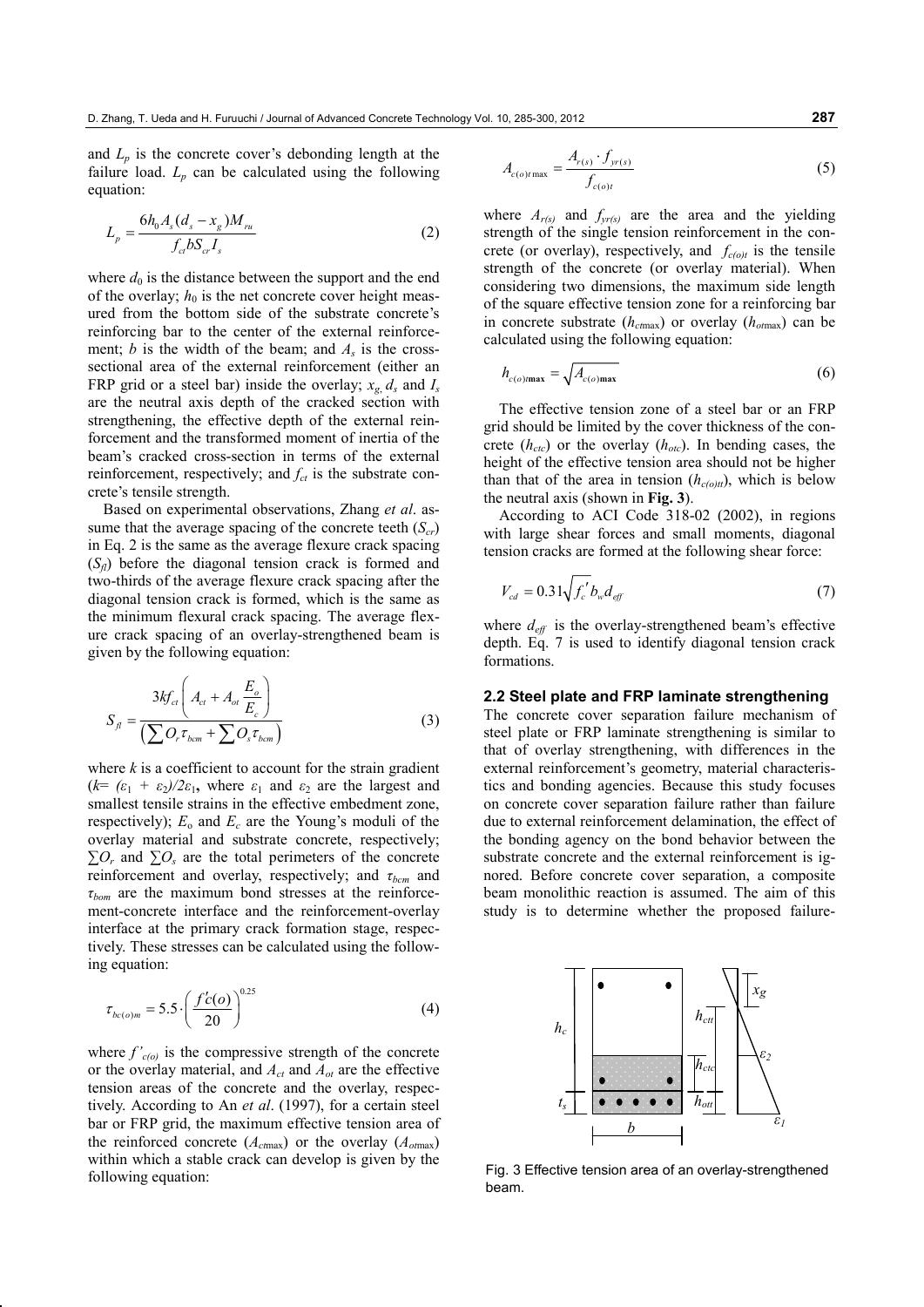mechanism-based analytical approach for overlay strengthening is applicable to strengthening using steel plates or FRP laminates.

Eqs. 1 and 2 are used to predict the concrete cover separation failure load for a beam strengthened with steel plates or FRP laminates. Special attention is focused on the calculation of average tooth spacing. **Figure 4a** shows a longitudinal segment of the beam strengthened with steel plates or FRP laminates between adjacent cracks subjected to a uniaxial tensile force. The bond stresses at the reinforcement-concrete and the concrete-steel plate (FRP laminate) interfaces at the stabilized crack stage are assumed to follow a parabolic variation according to Kankam (1997) and Jiang *et al*. (1984). **Figure 4b** illustrates a free body diagram of the composite elements with a length of *dx*. Based on the equilibrium of forces acting on the concrete and steel plate (or FRP laminate) segment and the fact that the concrete tensile stress between two adjacent cracks is less than or equal to the concrete tensile strength at the stabilized crack stage, the following equation is derived for the stabilized flexural crack spacing  $(S_f)$  of the RC beam strengthened by steel plates or FRP laminates:

$$
S_{\scriptscriptstyle\iiint} = \frac{3k f_{\scriptscriptstyle ct} A_{\scriptscriptstyle ct}}{\left(\sum O_{r} \tau_{\scriptscriptstyle bcm} + b_{\scriptscriptstyle s} \tau_{\scriptscriptstyle s}\right)}\tag{8}
$$

where  $b_s$  is the width of the FRP laminate or the steel plate and  $\tau_s$  is the peak bond stress at the FRP laminate (steel plate)-concrete interface at the stabilized crack stage. According to the previous study (Smith and Teng 2002),

$$
\tau_s = 1.25 f_{ct} \tag{9}
$$

in the FRP laminate case and

$$
\tau_s = 0.28 \sqrt{f'_c} \tag{10}
$$

in the steel plate case. All of the remaining symbols in Eq. 8 are the same as those in Eq. 3. The effective tension area of concrete  $A_{ct}$  is calculated based on Eqs. 4 and 5. **Figure 5** shows the comparison of average crack spacing between experimental results  $(S_{dEVP})$  of 28 and 14 RC beams flexurally strengthened with FRP laminate (Ceroni and Pecce 2009) and with steel plate (Macdonald and Calder 1982) respectively and analytical results from proposed equations  $(S_{\text{fl.CAL}})$ . The mean value and standard deviation of  $S_{\text{fl.}CAL}/S_{\text{fl.} EXP}$  are also presented. The proposed equations can properly predict the average crack spacing of both FRP and steel plate strengthened RC beams.

From these equations, a general calculation flowchart can be composed for identifying the inherent failure mode of RC beams strengthened with various externally bonded reinforcements with respect to concrete cover separation. As indicated in **Fig. 6**, the tooth spacing  $(S_{cr})$ is initially assumed to be the average flexural crack spacing  $(S_f)$ . If the calculated debonding load  $(P_{dy})$  is



Fig. 4 Element analysis of composite. a. Bond stress distribution b. Free body diagram



Fig. 5 Comparison between analytical and experimental average crack spacing of FRP strengthened beam.

greater than the diagonal shear cracking load  $(V_{cd})$ , the diagonal shear cracks occur before the concrete cover separation, after which the tooth spacing is taken as two-thirds of the average flexural crack spacing following suggestion of Zhang *et al*. (2012), and the debonding load  $(P_{dy})$  has to be recalculated. If the recalculated debonding load is smaller than the diagonal shearcracking load, concrete cover separation occurs right after the diagonal shear cracks are formed  $(P_{dy} = V_{cd})$ . If  $L_p$ >a-d<sub>0</sub>, the concrete cover fully separates along the shear span, which results in a complete loss of the strengthening capacity. Thus, the peak load depends on the control beam's flexural strength (*Puc*). The flexure strength (*Pus*) of the strengthened beam without concrete cover separation can be predicted using the conventional analysis approach (JSCE 2007) under the assumption that the external reinforcement and the substrate beam are monolithic. By comparing the debonding strength with the theoretical flexure strength without concrete cover separation, the peak load  $P_{cal}$  and the failure mode of a strengthened beam are governed by the lesser of  $P_{dv}$  and  $P_{us}$ . Please note that this analysis does not consider shear failure of the strengthened beam without debonding.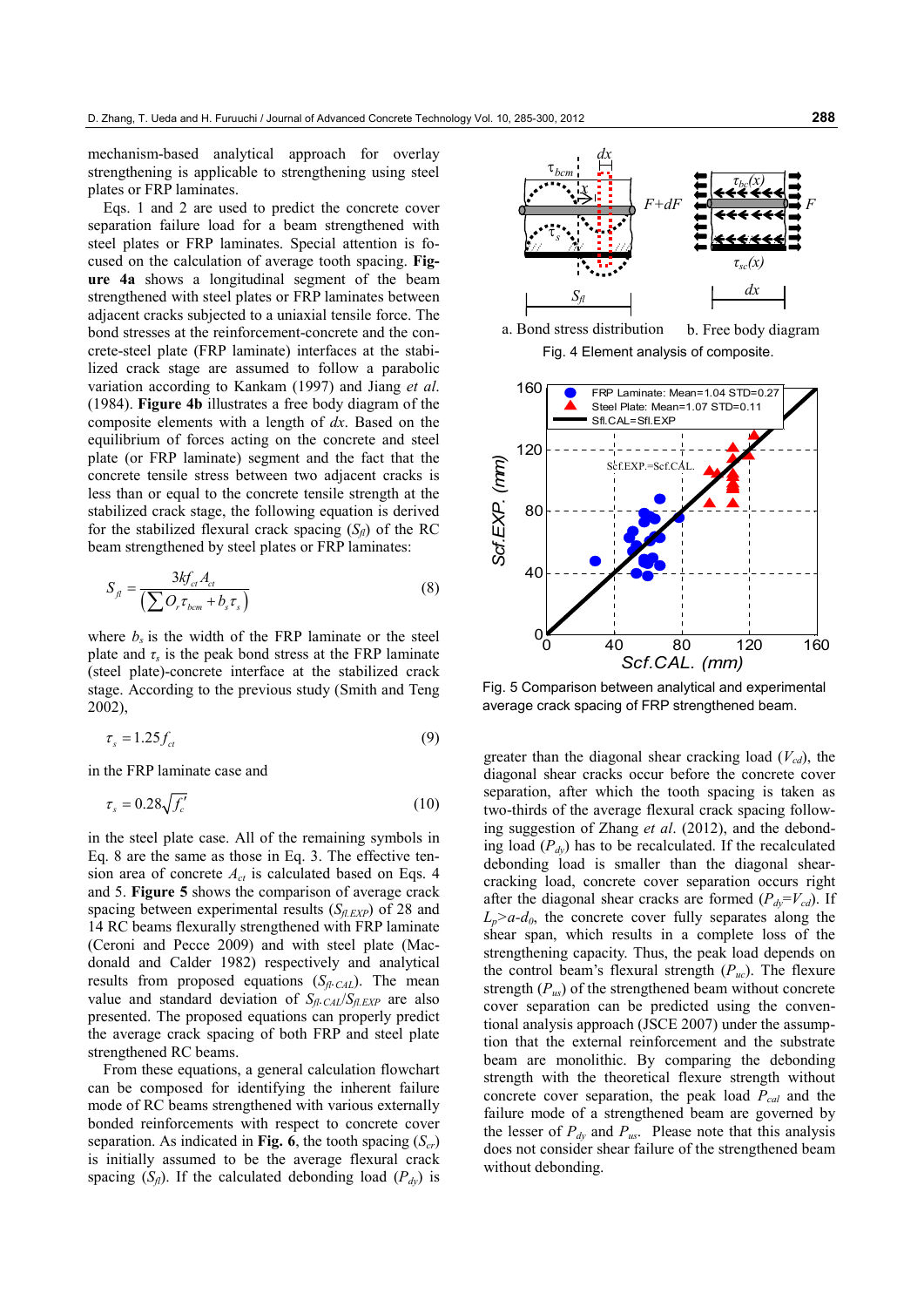

Fig. 6 Calculation flowchart for the flexural-strengthened beam regarding concrete cover separation

#### **2.3 Experimental verifications**

To examine the applicability of the proposed models to FRP laminate or steel plate strengthening, the calculated peak and failure loads must be compared with the experimental outputs available in the literature. For this purpose, published or reported experimental results for beams strengthened with FRP laminates or steel plates with sufficient dimensional and material parameters were analyzed. Ninety samples were collected, of which 39 were strengthened with steel plates and 51 were strengthened with FRP laminates. Please note that these samples typically had different material properties and dimensions, including the concrete compressive strength  $(f'_c)$ , the FRP laminate or steel plate modulus  $(E_s)$ , the thickness  $(t_s)$  and width  $(b_s)$  of the FRP laminate or the steel plate, the internal steel reinforcement, the distance

from end of the FRP laminate or the steel plate to the support  $(d_0)$ , and the concrete beam geometry. All of the test data included in this study's database were obtained for simply supported rectangular RC beams subjected to a monotonic four-point bending load, with flexural failure or concrete cover separation. The specimen with interfacial debonding was not considered in this database since it was out of the scope of this paper. The geometrical and material properties of the collected samples are shown in Appendices A and B, respectively.

In **Tables 1** and **2**, each sample's peak load and failure mode are presented, along with numerical estimations based on the proposed model for FRP laminate and steel plate strengthening, respectively. A comparison of the experimental and analytical peak loads is provided in **Fig. 7**. For FRP laminate strengthening, the mean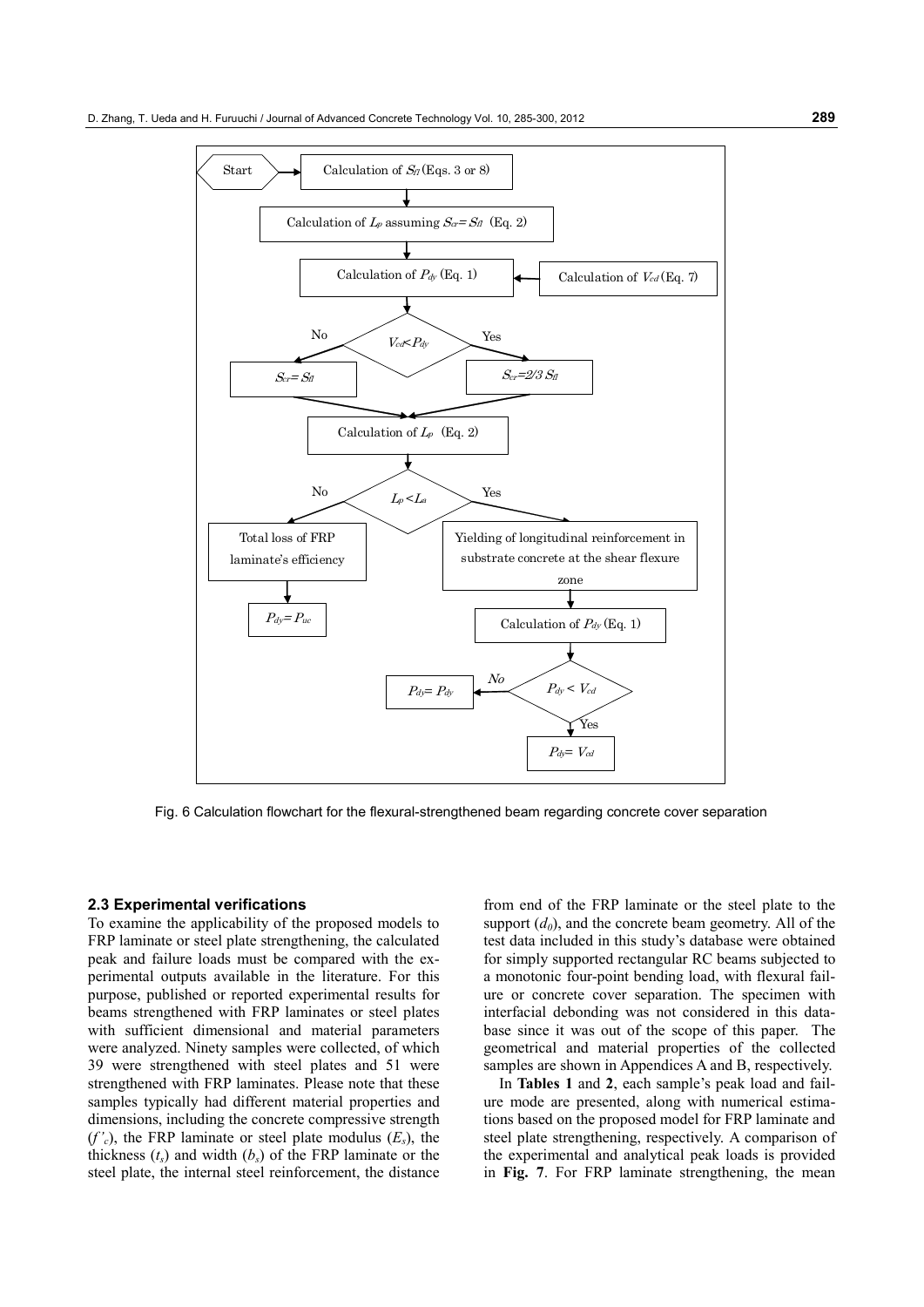value of the ratio between the calculated and experimental peak loads  $(P_{cal}/P_{exp})$  is 1.00, with a standard deviation of 0.17 and a correlation coefficient of 0.94. For steel plate strengthening, the mean value of the same ratio is 0.96, with a standard deviation of 0.14 and correlation coefficient of 0.98. The proposed model correctly predicts the effects of various parameters, such as material properties and sample dimensions. These results verify the proposed model's accuracy and indicate that the proposed prediction method is applicable and reliable for FRP laminate and steel plate strengthening as well as overlay strengthening.

# **3. General design proposal**

### **3.1 Effective (Maximum) Strengthening Capacity**

Specimen *Ga1* in **Table 1**, which is strengthened by an external FRP strip, is used as an example to examine the changes of flexural strength and debonding strength with concrete cover separation with area of external reinforcement  $(A_s)$ . As indicated in **Fig. 8**, for given substrate and external reinforcement material properties, an increase in the ratio of area of external and internal reinforcement  $A_s/A_r$  causes the flexural strength to increase and the debonding strength to decrease with concrete cover separation. Therefore, there is an upper limit for the efficient area of external reinforcements, beyond which debonding with concrete separation occurs. In other words, for the given substrate and external reinforcement materials, the strengthening efficiency is limited to a certain range, out of which a further increase in the area of external reinforcement leads to a decrease in the peak load. As shown in **Fig. 8**, the efficient external reinforcement area  $(A_{\text{eff}})$  and the effective strengthening capacity  $(P_{\text{eff}})$  correlate to the intersection point  $(P_{dy}=P_{us})$  of two curves representing the flexure and

debonding strengths, respectively. The strengthened beam experiences flexure failure if  $A_s < A_{\text{eff}}$  and concrete cover separation failure if  $A_s > A_{\text{eff}}$ . The  $A_{\text{eff}}$  and  $P_{\text{eff}}$  for each of the samples were calculated for FRP laminate and steel plate strengthening. Moreover, the overlaystrengthened beams summarized by Zhang *et al*. (2012) were also calculated, of which eight had overlays with steel bars as reinforcements, and 12 had overlays with FRP grids as reinforcements. **Tables 1-4** show the results of these calculations for  $A_{\text{eff}}$  and  $A_{\text{eff}}/A_s$ . For almost all of strengthening method types, the experimental and predicted failure modes correspond well when comparing *As* and *Aeff*. There are few exceptions in **Table 1**, which show the predicted failure mode does not agree with the experimental facts. But in all of those exceptional cases the ratio of  $A_{\text{eff}}/A_s$  is close to 1.0.

#### **3.2 Parameters affecting the effective strengthening capacity**

For a given substrate RC beam, the geometrical and



Fig. 7 Comparison between analytical and experimental peak load with concrete cover separation.



Fig. 8 Effective strengthening capacity.

material characteristics of the external tension reinforcement are varied to increase the  $P_{\text{eff}}$  and thus the strengthening efficiency. Therefore, the parameters affecting the *Aeff* and *Peff* will be investigated. In this study, four parameters including Young's modulus (*Es*), tensile strength  $(f_{vs})$ , area  $(A_s)$  of external reinforcement and the distance between the end of the FRP laminate and the support  $(d_0)$  are analyzed, which are the main variances of external strengthening chosen during the design process. Again, specimen *Ga1* in **Table 1** is used as an example to conduct quantitative parametric studies.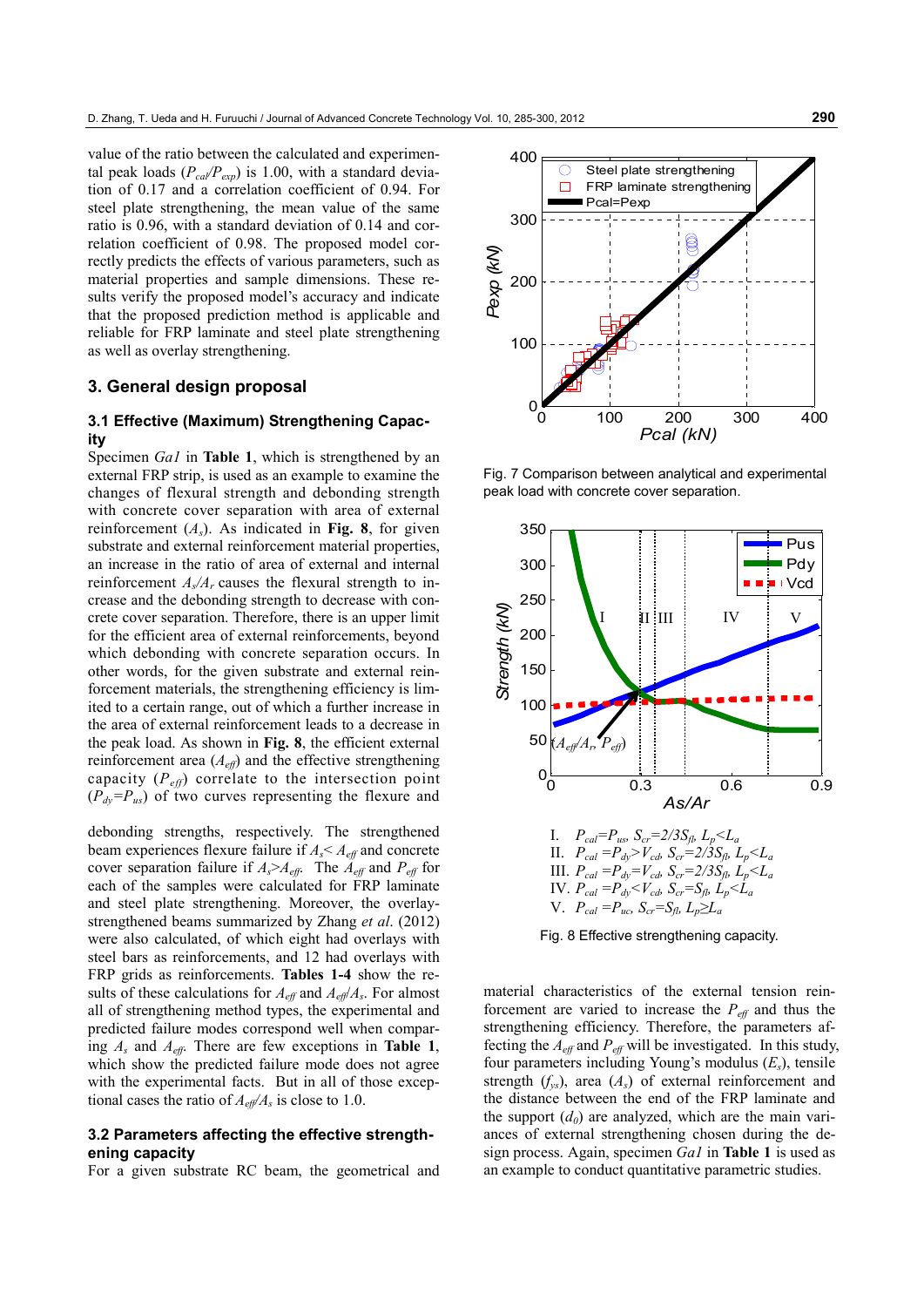|  |  |  | Table 1 Calculated and experimental results for the RC beam strengthened with FRP laminates. |
|--|--|--|----------------------------------------------------------------------------------------------|
|  |  |  |                                                                                              |

| Name                   | $P_{dy}$ | $P_{uc}$ | $P_{us}$ | $\boldsymbol{P}_{\text{eff}}$ | $A_{\it eff}$  | $P_{cal}$<br>$min(P_{dy}, P_{us})$ | $\boldsymbol{P_{exp}}$ | $P_{cal}$ | $\textbf{\textit{P}}_{\mathit{eff}}$ | $A_{s}$       |             | <b>Failure mode</b> |
|------------------------|----------|----------|----------|-------------------------------|----------------|------------------------------------|------------------------|-----------|--------------------------------------|---------------|-------------|---------------------|
|                        | kN       | kN       | kN       | $k\mathcal{N}$                | $k\mathcal{N}$ | kN                                 | kN                     | $P_{exp}$ | $P_{uc}$                             | $A_{e\!f\!f}$ | Cal.        | Exp.                |
| Gal                    | 101.32   | 52.14    | 129.91   | 113.38                        | 22.50          | 101.32                             | 92                     | 1.10      | 2.17                                 | 1.47          | $\mathbf c$ | $\mathbf c$         |
| Gb1                    | 74.85    | 50.40    | 139.45   | 92.08                         | 18.00          | 74.85                              | 76                     | 0.98      | 1.83                                 | 3.67          | $\mathbf c$ | $\mathbf c$         |
| Gb2                    | 65.75    | 50.40    | 158.18   | 92.13                         | 18.00          | 65.75                              | 75                     | 0.88      | 1.83                                 | 5.50          | $\mathbf c$ | $\mathbf c$         |
| MB3                    | 83.63    | 53.84    | 73.63    | 75.93                         | 29.90          | 73.63                              | 86                     | 0.86      | 1.41                                 | 0.85          | f           | $\mathbf c$         |
| MB4                    | 63.95    | 53.84    | 79.87    | 75.95                         | 29.90          | 63.95                              | 82                     | 0.78      | 1.41                                 | 1.28          | $\mathbf c$ | $\mathbf c$         |
| MB5                    | 53.84    | 53.84    | 84.92    | 75.97                         | 29.90          | 53.87                              | 79                     | 0.68      | 1.41                                 | 1.71          | $\mathbf c$ | $\mathbf c$         |
| A4                     | 78.78    | 20.26    | 82.26    | 79.31                         | 114.00         | 78.78                              | 69.7                   | 1.13      | 3.91                                 | 1.05          | $\mathbf c$ | $\mathbf c$         |
| A5                     | 78.78    | 20.26    | 82.26    | 79.31                         | 114.00         | 78.78                              | 69.6                   | 1.13      | 3.91                                 | 1.05          | $\mathbf c$ | $\mathbf c$         |
| B <sub>5</sub>         | 70.51    | 20.26    | 96.74    | 79.40                         | 114.00         | 70.51                              | 69.7                   | 1.01      | 3.92                                 | 1.58          | $\mathbf c$ | $\mathbf c$         |
| ${\it B6}$             | 70.51    | 20.26    | 96.74    | 79.40                         | 114.00         | 70.51                              | 69.6                   | 1.01      | 3.92                                 | 1.58          | $\mathbf c$ | c                   |
| FKF5                   | 115.14   | 65.50    | 175.49   | 133.51                        | 74.40          | 115.14                             | 100                    | 1.15      | 2.04                                 | 1.94          | $\mathbf c$ | $\mathbf c$         |
| FKF6                   | 115.14   | 65.50    | 175.49   | 133.51                        | 74.40          | 115.14                             | 103                    | 1.12      | 2.04                                 | 1.94          | $\mathbf c$ | $\mathbf c$         |
| $FKF7$                 | 101.46   | 65.50    | 175.49   | 118.30                        | 57.60          | 101.46                             | 97.5                   | 1.04      | 1.81                                 | 2.50          | $\mathbf c$ | $\mathbf c$         |
| FKF10                  | 89.33    | 65.50    | 175.49   | 105.18                        | 43.20          | 89.33                              | 82                     | 1.09      | 1.61                                 | 3.33          | $\mathbf c$ | $\mathbf c$         |
| $B\mathfrak{2}$        | 42.71    | 16.41    | 48.31    | 46.14                         | 84.80          | 42.71                              | 34                     | 1.26      | 2.81                                 | 1.13          | $\mathbf c$ | $\mathbf c$         |
| B4                     | 46.28    | 16.41    | 48.43    | 47.52                         | 91.20          | 46.28                              | 35                     | 1.32      | 2.90                                 | 1.05          | $\mathbf c$ | $\mathbf c$         |
| A1c                    | 50.90    | 17.01    | 54.34    | 52.90                         | 89.60          | 50.90                              | 44                     | 1.16      | 3.11                                 | 1.07          | $\mathbf c$ | $\mathbf c$         |
| A2b                    | 35.71    | 15.97    | 43.73    | 40.74                         | 78.40          | 35.71                              | 36.7                   | 0.97      | 2.55                                 | 1.22          | $\mathbf c$ | $\mathbf c$         |
| A2c                    | 35.71    | 15.97    | 43.73    | 40.74                         | 78.40          | 35.71                              | 37.3                   | 0.96      | 2.55                                 | 1.22          | $\mathbf c$ | $\mathbf c$         |
| 1U,1.0m                | 37.46    | 16.36    | 52.62    | 46.28                         | 38.86          | 37.46                              | 36.5                   | 1.03      | 2.83                                 | 1.41          | $\mathbf c$ | $\mathbf c$         |
| 2U,1.0m                | 37.46    | 16.36    | 52.62    | 46.28                         | 38.86          | 37.46                              | 32                     | 1.17      | 2.83                                 | 1.41          | $\mathbf c$ | $\mathbf c$         |
| 1Au                    | 40.77    | 16.57    | 49.24    | 44.13                         | 37.80          | 40.77                              | 39.6                   | 1.03      | 2.66                                 | 1.19          | $\mathbf c$ | $\mathbf c$         |
| 1Bu                    | 45.14    | 16.57    | 49.63    | 46.87                         | 41.60          | 45.14                              | 36.5                   | 1.24      | 2.83                                 | 1.09          | $\mathbf c$ | $\mathbf c$         |
| 1Cu                    | 49.88    | 16.57    | 49.33    | 49.33                         | 45.00          | 49.33                              | 31.9                   | 1.55      | 2.98                                 | 1.00          | $\mathbf c$ | $\mathbf c$         |
| 2Au                    | 40.77    | 14.62    | 43.44    | 42.32                         | 43.20          | 40.77                              | 38.5                   | 1.06      | 2.89                                 | 1.04          | $\mathbf c$ | $\mathbf c$         |
| 2Bu                    | 45.14    | 14.62    | 43.79    | 44.60                         | 46.80          | 43.79                              | 34                     | 1.29      | 3.05                                 | 0.97          | f           | c                   |
| 2Cu                    | 49.88    | 14.62    | 43.53    | 46.87                         | 50.40          | 43.53                              | 35.5                   | 1.23      | 3.21                                 | 0.89          | f           | c                   |
| 3Au                    | 40.77    | 12.43    | 36.93    | 38.82                         | 48.60          | 36.93                              | 39                     | 0.95      | 3.12                                 | 0.93          | f           | c                   |
| A3                     | 104.04   | 70.39    | 175.74   | 126.53                        | 69.00          | 104.04                             | 106                    | 0.98      | 1.80                                 | 2.83          | $\mathbf c$ | $\mathbf c$         |
| A4                     | 104.04   | 70.39    | 175.74   | 126.53                        | 69.00          | 104.04                             | 104                    | 1.00      | 1.80                                 | 2.83          | $\mathbf c$ | $\mathbf c$         |
| A950                   | 42.79    | 42.79    | 82.45    | 54.76                         | 14.40          | 42.43                              | 56.2                   | 0.75      | 1.28                                 | 6.67          | $\mathbf c$ | $\mathbf c$         |
| A1100                  | 42.79    | 42.79    | 82.45    | 58.60                         | 20.80          | 42.43                              | 57.3                   | 0.74      | 1.37                                 | 4.62          | $\mathbf c$ | $\mathbf c$         |
| A1150                  | 42.79    | 42.79    | 82.45    | 59.46                         | 22.40          | 42.43                              | 58.9                   | 0.72      | 1.39                                 | 4.29          | c           | c                   |
| NB2                    | 111.05   | 111.05   | 136.86   | 122.89                        | 24.00          | 107.32                             | 130.1                  | 0.82      | 1.11                                 | 4.00          | $\mathbf c$ | c                   |
| $\it IT6LN$            | 105.36   | 52.68    | 201.61   | 131.66                        | 33.00          | 105.36                             | 116.2                  | 0.91      | 2.50                                 | 3.00          | $\mathbf c$ | c                   |
| $276 LN$               | 125.41   | 54.19    | 231.15   | 148.50                        | 39.00          | 125.41                             | 135.9                  | 0.92      | 2.74                                 | 2.54          | $\mathbf c$ | c                   |
| 2T6L1a                 | 125.41   | 54.19    | 231.15   | 148.50                        | 39.00          | 125.41                             | 139.6                  | 0.90      | 2.74                                 | 2.54          | $\mathbf c$ | $\mathbf c$         |
| 2 <i>T4LN</i>          | 122.92   | 54.19    | 198.66   | 148.44                        | 39.00          | 122.92                             | 133.3                  | 0.92      | 2.74                                 | 1.69          | $\mathbf c$ | c                   |
| 2T4L1a                 | 122.92   | 54.19    | 198.66   | 148.44                        | 39.00          | 122.92                             | 137.7                  | 0.89      | 2.74                                 | 1.69          | $\mathbf c$ | c                   |
| DF3                    | 115.84   | 63.70    | 154.10   | 139.97                        | 28.50          | 115.84                             | 120                    | 0.97      | 2.20                                 | 1.32          | $\mathbf c$ | c                   |
| $\ensuremath{DF4}$     | 102.28   | 63.70    | 169.66   | 136.11                        | 27.00          | 102.28                             | 125.6                  | 0.81      | 2.14                                 | 1.86          | $\mathbf c$ | c                   |
| $AF3$                  | 101.44   | 44.31    | 112.46   | 105.64                        | 22.50          | 101.44                             | 96.6                   | 1.05      | 2.38                                 | 1.11          | $\mathbf c$ | c                   |
| VR5                    | 103.15   | 45.60    | 107.90   | 106.37                        | 50.40          | 103.15                             | 102.2                  | 1.01      | 2.33                                 | 1.05          | $\mathbf c$ | c                   |
| VR6                    | 103.15   | 45.60    | 107.90   | 106.37                        | 50.40          | 103.15                             | 100.6                  | 1.03      | 2.33                                 | 1.05          | $\mathbf c$ | c                   |
| ${\ensuremath{V\!R}}7$ | 94.94    | 45.60    | 127.92   | 106.45                        | 50.40          | 94.94                              | 124.2                  | 0.76      | 2.33                                 | 1.83          | $\mathbf c$ | $\mathbf c$         |
| ${\ensuremath{V\!R}}8$ | 94.94    | 45.60    | 127.92   | 106.45                        | 50.40          | 94.94                              | 124                    | 0.77      | 2.33                                 | 1.83          | $\mathbf c$ | $\mathbf c$         |
| VR9                    | 93.03    | 45.60    | 145.20   | 106.53                        | 50.40          | 93.03                              | 129.6                  | 0.72      | 2.34                                 | 2.62          | $\mathbf c$ | $\mathbf c$         |
| VR10                   | 93.03    | 45.60    | 145.20   | 106.53                        | 50.40          | 93.03                              | 137                    | 0.68      | 2.34                                 | 2.62          | $\mathbf c$ | c                   |
| $CF2-I$                | 101.44   | 44.31    | 112.46   | 105.64                        | 22.50          | 101.44                             | 104.8                  | 0.97      | 2.38                                 | 1.11          | $\mathbf c$ | c                   |
| $CF4-1$                | 140.59   | 68.03    | 135.04   | 136.21                        | 25.50          | 135.04                             | 140.2                  | 0.96      | 2.00                                 | 0.98          | f           | $\mathbf c$         |

**f**: Flexural failure; **c**: Concrete cover separation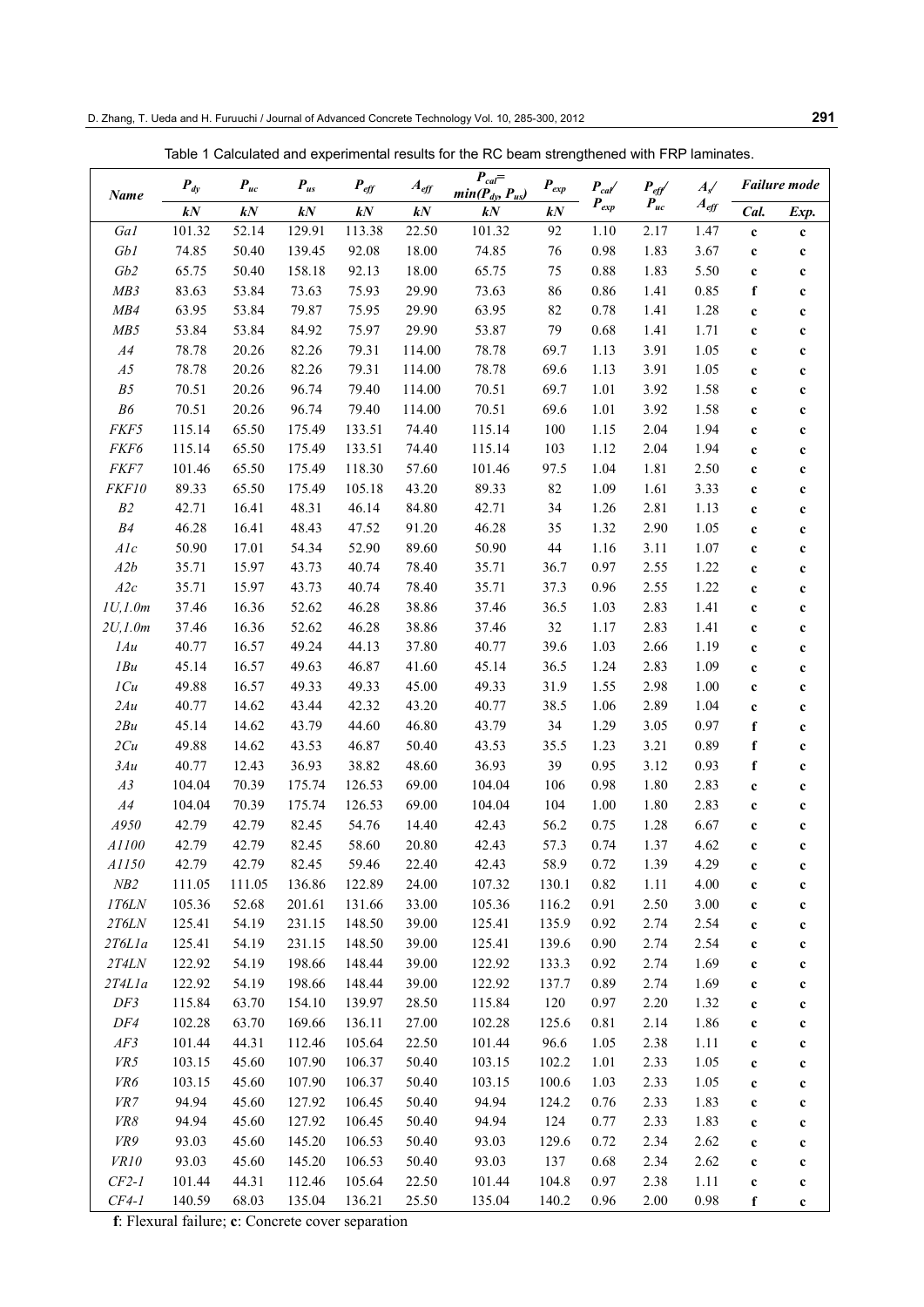| <b>Name</b>      | $P_{dy}$ | $P_{uc}$       | $P_{us}$ | $P_{\text{eff}}$ | $A_{\text{eff}}$ | $P_{cal}$<br>$min(P_{dy}, P_{us})$ | $P_{exp}$ | $P_{cal}$ | $P_{\text{eff}}$ | $A_{s}$       | <b>Failure</b> mode |             |
|------------------|----------|----------------|----------|------------------|------------------|------------------------------------|-----------|-----------|------------------|---------------|---------------------|-------------|
|                  | kN       | $k\mathcal{N}$ | kN       | kN               | kN               | kN                                 | kN        | $P_{exp}$ | $P_{uc}$         | $A_{e\!f\!f}$ | Cal.                | Exp.        |
| FRB <sub>2</sub> | 66.08    | 36.97          | 53.94    | 59.97            | 136              | 53.94                              | 69.6      | 0.78      | 1.62             | 0.74          | f                   | f           |
| FRB3             | 56.98    | 36.97          | 62.35    | 59.69            | 134              | 56.98                              | 75        | 0.76      | 1.61             | 1.12          | $\mathbf c$         | c           |
| FRB5             | 50.64    | 36.97          | 70.68    | 59.40            | 132              | 50.64                              | 60        | 0.84      | 1.61             | 1.52          | c                   | $\mathbf c$ |
| FRB7             | 42.92    | 36.97          | 87.03    | 59.15            | 130              | 42.92                              | 58        | 0.74      | 1.6              | 2.31          | c                   | c           |
| URB <sub>2</sub> | 72.88    | 27.98          | 37.32    | 60.60            | 432              | 37.32                              | 40        | 0.93      | 2.17             | 0.28          | f                   | f           |
| URB3             | 63.09    | 27.98          | 50.40    | 62.00            | 368              | 50.40                              | 55        | 0.92      | 2.22             | 0.65          | f                   | f           |
| URB4             | 55.10    | 27.93          | 58.64    | 56.65            | 372.8            | 55.10                              | 57.6      | 0.96      | 2.03             | 1.07          | $\mathbf c$         | $\mathbf c$ |
| URB5             | 37.86    | 27.98          | 104.13   | 55.66            | 318.4            | 37.86                              | 53.2      | 0.71      | 1.99             | 2.51          | c                   | $\mathbf c$ |
| 1/2/S            | 83.51    | 83.51          | 171.86   | 92.84            | 65               | 83.51                              | 59.4      | 1.41      | 1.11             | 10.0          | c                   | $\mathbf c$ |
| 1/2/N            | 83.51    | 83.51          | 171.86   | 91.73            | 57.2             | 83.51                              | 65        | 1.28      | 1.1              | 11.4          | $\mathbf c$         | $\mathbf c$ |
| 1/3/S            | 83.51    | 83.51          | 171.86   | 89.12            | 39               | 83.51                              | 83.2      | 1.00      | 1.07             | 16.7          | c                   | $\mathbf c$ |
| 1/3/N            | 83.51    | 83.51          | 171.86   | 85.76            | 15.6             | 83.51                              | 69.2      | 1.21      | 1.03             | 41.7          | c                   | $\mathbf c$ |
| 1/4/S            | 83.51    | 83.51          | 171.86   | 94.32            | 75.4             | 83.51                              | 82        | 1.02      | 1.13             | 8.62          | $\mathbf c$         | $\mathbf c$ |
| 2/1/N            | 84.46    | 84.46          | 172.77   | 90.13            | 39               | 84.46                              | 88        | 0.96      | 1.07             | 16.7          | c                   | $\mathbf c$ |
| 2/1/S            | 84.46    | 84.46          | 172.77   | 96.89            | 85.8             | 84.46                              | 80.2      | 1.05      | 1.15             | 7.58          | c                   | c           |
| 2/2/N            | 84.46    | 84.46          | 172.77   | 90.13            | 39               | 84.46                              | 87.6      | 0.96      | 1.07             | 16.7          | c                   | $\mathbf c$ |
| 2/2/S            | 84.46    | 84.46          | 172.77   | 96.89            | 85.8             | 84.46                              | 87.6      | 0.96      | 1.15             | 7.58          | $\mathbf c$         | c           |
| 2/3/N            | 84.46    | 84.46          | 172.77   | 90.13            | 39               | 84.46                              | 89.8      | 0.94      | 1.07             | 16.7          | $\mathbf c$         | $\mathbf c$ |
| 2/3/S            | 84.46    | 84.46          | 172.77   | 96.89            | 85.8             | 84.46                              | 90.4      | 0.93      | 1.15             | 7.58          | c                   | $\mathbf c$ |
| 2/4/N            | 84.46    | 84.46          | 172.77   | 90.13            | 39               | 84.46                              | 92.2      | 0.92      | 1.07             | 16.7          | c                   | $\mathbf c$ |
| 2/4/S            | 84.46    | 84.46          | 172.77   | 96.89            | 85.8             | 84.46                              | 89.8      | 0.94      | 1.15             | 7.58          | $\mathbf c$         | c           |
| 5/1/N            | 84.82    | 84.82          | 173.84   | 87.86            | 20.8             | 84.82                              | 91.8      | 0.92      | 1.04             | 31.3          | c                   | $\mathbf c$ |
| 5/1/S            | 84.82    | 84.82          | 173.84   | 95.04            | 70.2             | 84.82                              | 87.8      | 0.97      | 1.12             | 9.26          | c                   | $\mathbf c$ |
| $6/1/-$          | 50.74    | 50.74          | 104.24   | 55.95            | 59.8             | 50.74                              | 50        | 1.01      | 1.1              | 10.9          | $\mathbf c$         | c           |
| $6/2/-$          | 50.74    | 50.74          | 104.24   | 55.95            | 59.8             | 50.74                              | 51        | 0.99      | 1.1              | 10.9          | c                   | $\mathbf c$ |
| $6/3/$ -         | 41.72    | 41.72          | 85.71    | 45.63            | 54.6             | 41.72                              | 42.8      | 0.97      | 1.09             | 11.9          | $\mathbf c$         | c           |
| $6/4/-$          | 38.31    | 38.31          | 78.71    | 43.26            | 75.4             | 38.31                              | 42.2      | 0.91      | 1.13             | 8.62          | $\mathbf c$         | $\mathbf c$ |
| 7/1/S            | 33.46    | 33.46          | 68.69    | 37.49            | 70.2             | 33.46                              | 35        | 0.96      | 1.12             | 9.26          | $\mathbf c$         | $\mathbf c$ |
| 8/2/S            | 26.89    | 26.89          | 56.05    | 29.41            | 54.6             | 26.89                              | 29.6      | 0.91      | 1.09             | 11.9          | c                   | c           |
| 204              | 219.51   | 219.51         | 285.89   | 243.39           | 137.5            | 219.51                             | 270       | 0.81      | 1.11             | 2.73          | c                   | $\mathbf c$ |
| 205              | 221.23   | 221.23         | 347.41   | 241.43           | 142.5            | 221.23                             | 213       | 1.04      | 1.09             | 5.26          | $\mathbf c$         | $\mathbf c$ |
| 208              | 220.26   | 220.26         | 285.14   | 242.22           | 135              | 220.26                             | 264       | 0.83      | 1.1              | 2.78          | $\mathbf c$         | $\mathbf c$ |
| 209              | 222.06   | 222.06         | 346.42   | 240.57           | 140              | 222.06                             | 220       | 1.01      | 1.08             | 5.36          | $\mathbf c$         | c           |
| 210              | 221.27   | 221.27         | 348.05   | 240.25           | 135              | 221.27                             | 215       | 1.03      | 1.09             | 5.56          | $\mathbf c$         | c           |
| 216              | 220.44   | 220.44         | 248.18   | 242.19           | 150              | 220.44                             | 262       | 0.84      | 1.1              | 1.25          | $\mathbf c$         | f           |
| $217\,$          | 220.53   | 220.53         | 285.49   | 240.40           | 125              | 220.53                             | 257       | 0.86      | 1.09             | 3.0           | $\mathbf c$         | $\mathbf c$ |
| $218\,$          | 221.77   | 221.77         | 348.46   | 238.85           | 127.5            | 221.77                             | 194       | 1.14      | 1.08             | 5.88          | $\mathbf c$         | $\mathbf c$ |
| 219              | 222.38   | 222.38         | 347.21   | 239.89           | 130              | 222.38                             | 220       | 1.01      | 1.08             | 5.77          | $\mathbf c$         | $\mathbf c$ |
| 224              | 221.60   | 221.60         | 283.11   | 241.95           | 142.5            | 221.60                             | 250       | 0.89      | 1.09             | 2.63          | c                   | $\mathbf c$ |

Table 2 Calculated and experimental results of the RC beam strengthened with steel plates.

 **f**: Flexural failure; **c**: Concrete cover separation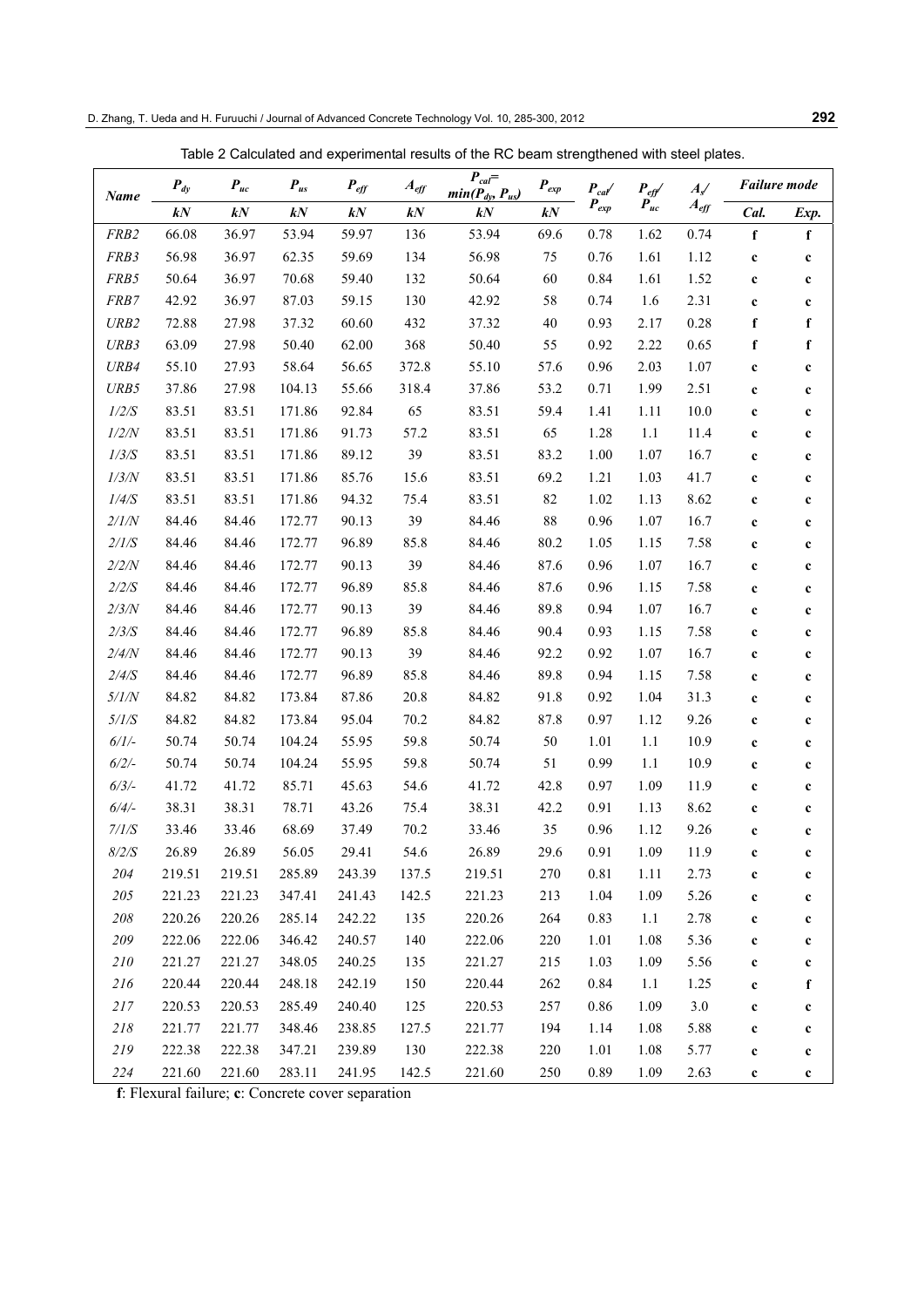| <b>Name</b>   | $P_{dy}$ | $P_{uc}$ | $P_{us}$ | $P_{\textit{eff}}$ | $A_{\text{eff}}$ | $P_{cal}$<br>$min(P_{dy}, P_{us})$ | $P_{exp}$ | $P_{ca}$       | $P_{\text{eff}}$ | $A_{\bullet}$    |              | <b>Failure mode</b> |
|---------------|----------|----------|----------|--------------------|------------------|------------------------------------|-----------|----------------|------------------|------------------|--------------|---------------------|
|               | kN       | kN       | kN       | kN                 | kN               | kN                                 | kN        | $\bm{P}_{exp}$ | $P_{uc}$         | $A_{\text{eff}}$ | Cal.         | Exp.                |
| $R4 - 2 - 10$ | 83.57    | 32.12    | 63.08    | 77.27              | 208.00           | 63.08                              | 69.40     | 0.91           | 2.41             | 0.69             |              |                     |
| $R$ 4-3-10    | 66.24    | 32.12    | 78.57    | 69.49              | 172.20           | 66.24                              | 75.90     | 0.87           | 2.16             | 1.24             | c            | c                   |
| $N4 - 3 - 10$ | 61.69    | 30.20    | 76.35    | 66.22              | 166.80           | 61.69                              | 65.31     | 0.94           | 2.19             | 1.28             | c            | c                   |
| $N4 - 3 - 10$ | 61.69    | 30.20    | 76.35    | 66.22              | 166.80           | 61.69                              | 67.67     | 0.91           | 2.19             | 1.28             | $\mathbf{c}$ | c                   |
| N8-3-6        | 93.46    | 15.10    | 25.37    | 53.62              | 360.00           | 25.37                              | 27.50     | 0.92           | 3.55             | 0.26             |              |                     |
| N8-3-6        | 93.46    | 15.10    | 25.37    | 53.62              | 360.00           | 25.37                              | 27.20     | 0.93           | 3.55             | 0.26             |              |                     |
| N6-3-6        | 89.93    | 20.14    | 34.05    | 65.81              | 314.28           | 34.05                              | 39.47     | 0.86           | 3.27             | 0.30             |              |                     |
| $N6 - 3 - 6$  | 89.93    | 20.14    | 34.05    | 65.81              | 314.28           | 34.05                              | 37.90     | 0.90           | 3.27             | 0.30             |              |                     |

Table 3 Calculated and experimental results of the RC beam strengthened with overlay and steel bars.

 **f**: Flexural failure; **c**: Concrete cover separation

Table 4 Calculated and experimental results of the RC beam strengthened with overlay and FRP grids.

| <b>Name</b>    | $P_{dy}$ | $P_{uc}$ | $P_{us}$ | $P_{\textit{eff}}$ | $A_{\it eff}$ | $P_{cal}$<br>$min(P_{dy}$<br>$P_{us}$ | $P_{exp}$ | $P_{cal}$<br>$P_{exp}$ | $P_{\text{eff}}$<br>$P_{uc}$ | $A_{s'}$<br>$A_{\it eff}$ |             | <b>Failure</b><br>mode |
|----------------|----------|----------|----------|--------------------|---------------|---------------------------------------|-----------|------------------------|------------------------------|---------------------------|-------------|------------------------|
|                | kN       | kN       | kN       | kN                 | kN            | kN                                    | kN        |                        |                              |                           | Cal.        | Exp.                   |
|                | 228.97   | 68.25    | 104.56   | 136.81             | 127.51        | 104.56                                | 102.70    | 1.02                   | 2.00                         | 0.41                      |             |                        |
| 2              | 191.45   | 48.99    | 89.57    | 126.68             | 126.46        | 89.566                                | 109.00    | 0.82                   | 2.59                         | 0.42                      | f           |                        |
| 3              | 112.80   | 48.99    | 118.16   | 115.85             | 100.32        | 112.8                                 | 99.50     | 1.13                   | 2.36                         | 1.05                      | c           | $\mathbf c$            |
| $\overline{4}$ | 125.24   | 68.25    | 128.71   | 127.47             | 102.43        | 125.24                                | 117.50    | 1.07                   | 1.87                         | 1.03                      | $\mathbf c$ | $\mathbf c$            |
|                | 187.62   | 47.70    | 71.37    | 114.62             | 102.42        | 71.369                                | 81.90     | 0.87                   | 2.40                         | 0.35                      | f           |                        |
| 6              | 172.49   | 47.70    | 72.31    | 109.67             | 91.08         | 72.308                                | 81.90     | 0.88                   | 2.30                         | 0.40                      | f           |                        |
|                | 159.54   | 47.70    | 73.25    | 105.62             | 81.90         | 73.248                                | 84.50     | 0.87                   | 2.21                         | 0.44                      | f           |                        |
| 8              | 174.23   | 47.70    | 72.31    | 110.40             | 92.16         | 72.308                                | 83.50     | 0.87                   | 2.31                         | 0.39                      | f           | £                      |
| 9              | 106.88   | 62.71    | 119.82   | 115.45             | 93.98         | 106.88                                | 113.20    | 0.94                   | 1.84                         | 1.12                      | $\mathbf c$ | $\mathbf c$            |
| 10             | 106.88   | 62.71    | 119.82   | 115.45             | 93.98         | 106.88                                | 117.50    | 0.91                   | 1.84                         | 1.12                      | $\mathbf c$ | $\mathbf c$            |
| 11             | 106.88   | 62.71    | 119.82   | 115.45             | 93.98         | 106.88                                | 120.50    | 0.89                   | 1.84                         | 1.12                      | c           | $\mathbf c$            |
| 12             | 106.88   | 62.71    | 119.82   | 115.45             | 93.98         | 106.88                                | 126.20    | 0.85                   | 1.84                         | 1.12                      | c           | $\mathbf c$            |

 **f**: Flexural failure; **c**: Concrete cover separation

#### **3.2.1 Effects of an external reinforcement's bond width (***bs***) and thickness (***ts***) for a constant strengthening area (***As***)**

**Figure 9** and **Table 5** show the effects of different FRP bond width  $(b<sub>s</sub>)$  and thickness  $(t<sub>s</sub>)$  combinations for a constant strengthening area. When the strengthening area is held constant, bonds that are narrower and thinner have higher debonding strengths with concrete cover separation, while the flexure strength remains constant. Narrowing and thinning FRP strip leads to increases in both *Aeff* and *Peff*. According to Eqs. 3 or 8, a smaller external reinforcement bond width results in a smaller bond area between concrete and FRP strip, which increases the average crack spacing  $(S_f)$  and in turn decreases  $L_p$  (following Eq. 2) and increases the debonding strength (following Eq. 1). This effect is more pronounced if an intersection point exists in zone I of **Fig. 8** and less pronounced when the debonding strength depends on the initiation of a diagonal shear crack (zone III in **Fig. 8**). When the strengthening reinforcement area is kept constant, bonds that are thicker and narrower have the better efficiency. However, reducing the FRP bond width also decreases the FRPconcrete interface bond strength, which increases the possibility of FRP delaminating (Oehlers 1992; Smith and Teng 2002; Oller 2009). Therefore, a comprehen-

Table 5 Effect of *bs* (*Ga1*).

|                         | b,    | $A_{\textit{eff}}$ | $\boldsymbol{P}_{\!textrm{eff}}$ |                                |
|-------------------------|-------|--------------------|----------------------------------|--------------------------------|
| Case                    | mm    | mm <sup>-</sup>    | kN                               | $P_{\text{eff}}/P_{\text{uc}}$ |
|                         | 75.0  | 22.5               | 113.38                           | 2.17                           |
| $\overline{c}$          | 93.8  | 20.6               | 109.98                           | 2.11                           |
| $\overline{\mathbf{3}}$ | 112.5 | 20.3               | 109.27                           | 2.10                           |
| 4                       | 131.3 | 18.4               | 105.66                           | 2.03                           |
|                         | 150.0 | 18.0               | 104.91                           | 2.01                           |



Fig. 9 Effect of *bs* (*Ga1*).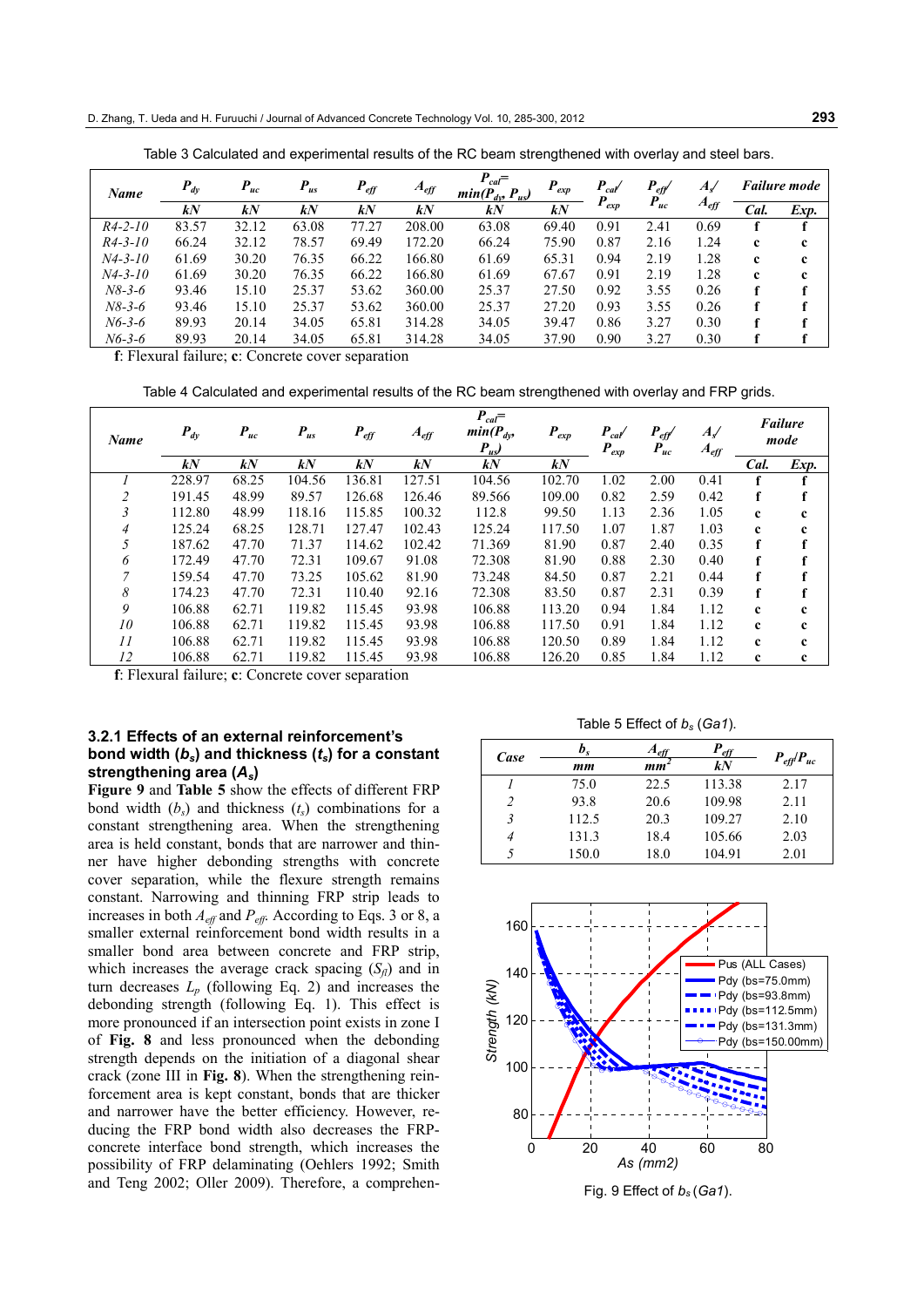sive design should optimize the external reinforcement's width and thickness by considering all debonding mode types.

#### **3.2.2 Effect of**  $d_0$

**Figure 10** and **Table 6** show the effects of the distance between the end of the FRP laminate and the support  $(d_0)$  on the debonding strength and effective strengthening capacity. The debonding strength decreases with increases in  $d_0$ , while the flexure strength remains constant. This leads to a reduction in both  $A_{\text{eff}}$  and  $P_{\text{eff}}$ . Thus,  $d_0$  should be minimized.

### **3.2.3 Effect of an external reinforcement's Young's modulus (***Es***) for a constant tensile strength (***fys***)**

**Figure 11** and **Table 7** show the effect of an external reinforcement's Young's modulus for a constant tensile strength. As *Es* increases, the flexure strength increases if the failure is not governed by the tensile strength of external reinforcement and the debonding strength decreases. In this case (as Cases 1 to 3 in **Table 7**), varying  $E_s$  only marginally affects  $P_{\text{eff}}$  and significantly affects *Aeff*. If the flexural strength at the intersection point is governed by the yielding or breakage of external reinforcement, the flexural strength is then not affected by  $E_s$ . In this case (as Cases 4 and 5 in **Table 7**), both  $A_{\text{eff}}$ and *Peff* decrease with increase of *Es*. Generally speaking, smaller  $E_s$  is preferable.

## **3.2.4 Effect of an external reinforcement's tensile strength (***fys***) for a constant Young's modulus (***Es***)**

**Figure 12** and **Table 8** show the effect of an external reinforcement's tensile strength of FRP grid or laminate (or yielding strength in case of steel bar or plate) for a constant Young's modulus. As *fys* increases, the flexure strength increases if the failure is governed by the yielding or breakage of external reinforcement (as Cases 1 to 3 in **Table 8**), and the debonding strength remains constant. This leads to a decrease in *Aeff* and an increase in *Peff*. However, if the flexure strength is governed by the compressive failure of concrete before the breakage of external reinforcement (as Case 4 to 5 in **Table 8**), both the flexure strength and debonding strength are constant and consequently *Aeff* and *Peff* are unchanged. Generally speaking, larger  $f_{vs}$  is preferable.

### **3.3 Calculation of** *Aeff* **and** *Peff* **of all the samples in the database**

The effective strengthening capacity was calculated for each of the samples, including those for FRP laminate and steel plate strengthening (collected in this study) and those for overlay strengthening (collected in Zhang *et al*. (2012)). The results of these calculations are shown in **Tables 1-4**. The steel plate strengthening has the lowest strengthening efficiency, with a mean  $P_{\text{eff}}$  /  $P_{uc}$  value of 1.24 (ranging from 1.03 to 2.22). This is

Table 6 Effect of  $d_0$  (Ga1).

| Case                    | $d_{\theta}$ | $A_{\textit{eff}}$ | $_{\textit{eff}}$ |                                |
|-------------------------|--------------|--------------------|-------------------|--------------------------------|
|                         | mm           | mm                 | kN                | $P_{\text{eff}}/P_{\text{uc}}$ |
|                         | 60           | 42.8               | 142.51            | 2.73                           |
| $\overline{c}$          | 120          | 27.8               | 122.12            | 2.34                           |
| $\overline{\mathbf{3}}$ | 180          | 17.2               | 103.24            | 1.98                           |
|                         | 240          | 13.5               | 92.25             | 1.77                           |
| 5                       | 300          | 82                 | 76.73             | 1.47                           |



Table 7 Effect of *Es* (*Ga1*).

| Case           | E.            | $A_{eff}$ | $_{eff}$ |                                |
|----------------|---------------|-----------|----------|--------------------------------|
|                | <b>MPa</b>    | mm        | kN       | $P_{\text{eff}}/P_{\text{uc}}$ |
|                | $7.83E + 04$  | 66.0      | 112.49   | 2.16                           |
| $\overline{c}$ | $1.57E + 0.5$ | 33.0      | 112.49   | 2.16                           |
| 3              | $2.35E + 0.5$ | 22.5      | 113.38   | 2.17                           |
| 4              | $3.13E + 05$  | 19.5      | 109.80   | 2.11                           |
| 5              | $3.92E + 0.5$ | 18.0      | 105.43   | 2.02                           |



mainly due to the relatively low yielding strength of the steel plates, which corresponds well with the parametrical study on  $f_{\text{vs}}$  in section 3.2.4. Overlay strengthening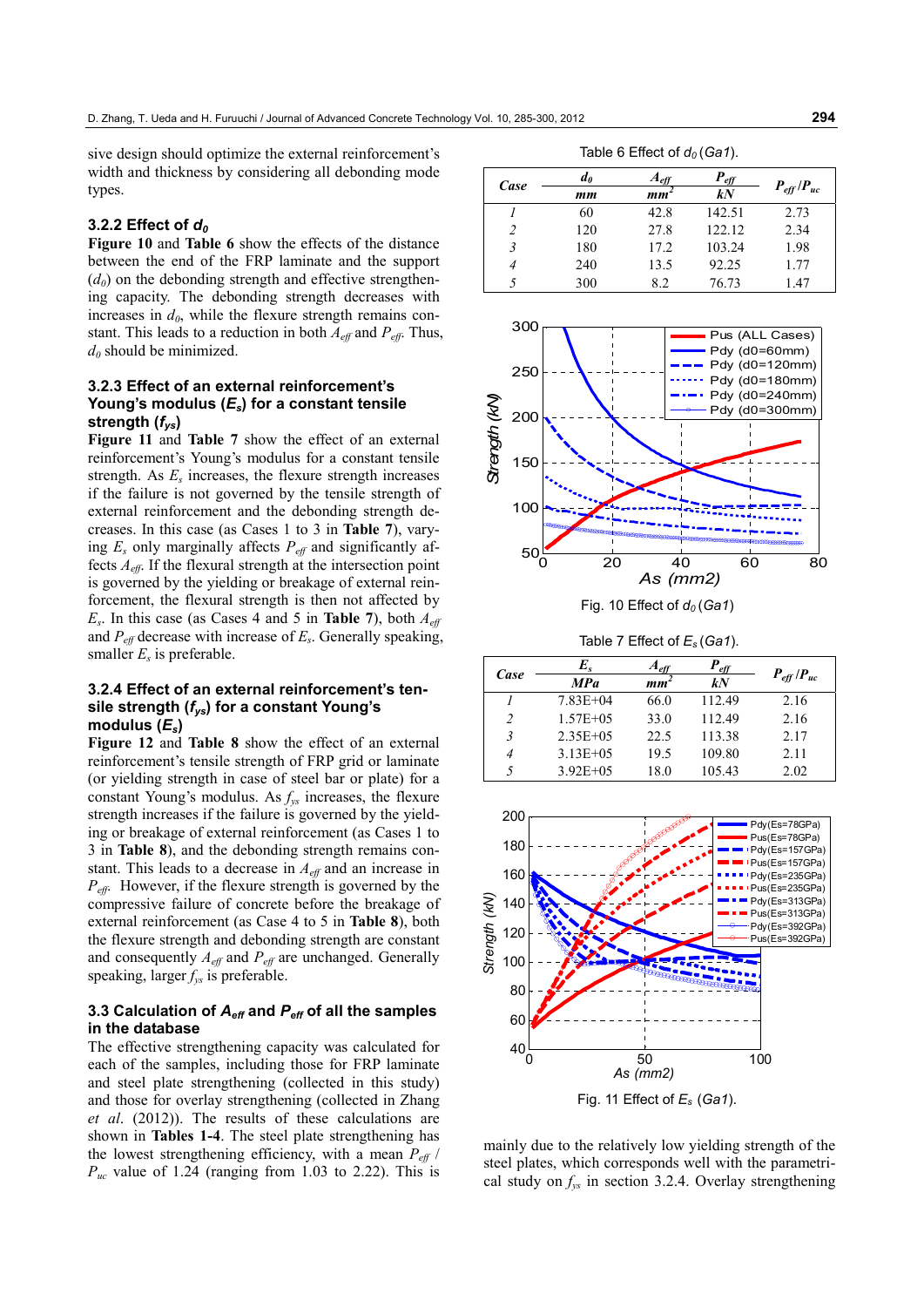Table 8 Effect of *fys* (*Ga1*). *fys Aeff Peff Case MPa mm<sup>2</sup>*  $\frac{P_{\text{eff}}}{kN}$   $P_{\text{eff}}/P_{\text{uc}}$ *1* 1050 64.5 99.96 1.92 *2* 2100 33.0 101.05 1.94 *3* 3150 25.5 108.71 2.09 *4* 4200 22.5 113.38 2.17 *5* 5250 22.5 113.38 2.17

with steel bars and FRP grids as reinforcements and FRP laminate strengthening have relatively higher strengthening efficiencies, with mean  $P_{\text{eff}}$  / $P_{\mu c}$  values of 2.82, 2.12 and 2.40, respectively.

#### **3.4 Design proposal**

Based on the concept of effective strengthening capacity and its parametric studies, a flow diagram of the strengthening process is proposed (shown in **Fig. 13**). The strengthening of structures typically proceeds in the following steps:

- (1) Identify the performance requirements  $(P_{en})$  for the existing structure to be strengthened.
- (2) Inspect the existing structure, evaluate the structure's performance  $(P_{uc})$  and verify whether it fulfills the performance requirements.
- (3) If the structure does not fulfill the performance requirements ( $P_{uc} < P_{ep}$ ) and an update of the struc-



Fig. 12 Effect of *fys* (*Ga1*).

ture through strengthening is desired, proceed with the structure strengthening design.

- (4) Select an appropriate strengthening method and establish the materials  $(E_s, f_{ys})$  and the construction methods  $(b_s, d_0)$  to be used.
- (5) Evaluate the structure's performance after strengthening (*Peff*) and verify whether the structure will fulfill the performance requirements.
- (6) If the strengthening does not fulfill the performance requirements  $(P_{\text{eff}} < P_{\text{ep}})$ , employ the following



Fig. 13 Design flow chart regarding concrete cover separation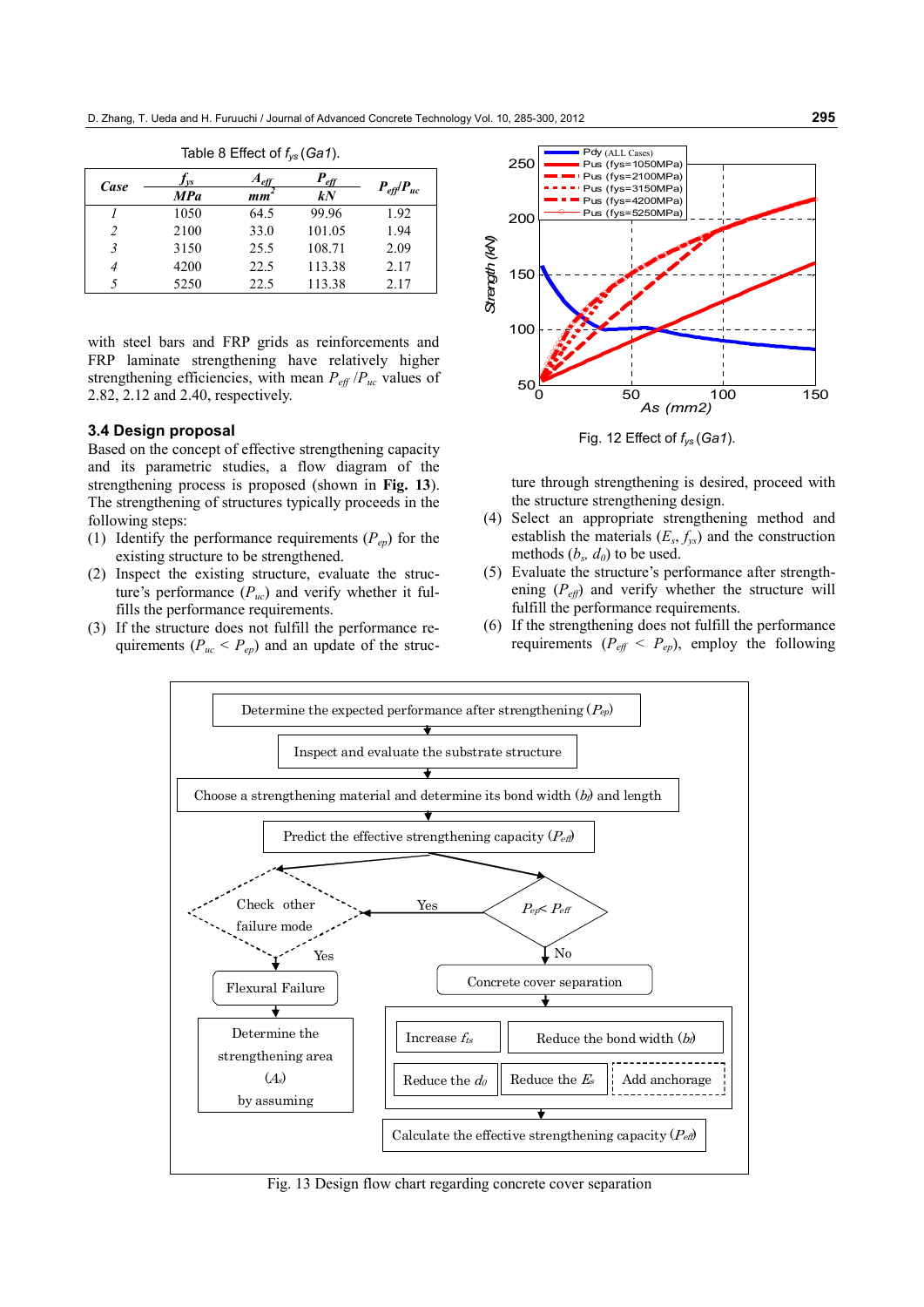countermeasures and then repeat steps (5) and (6):

- a. Reduce the *bs*
- $b<sub>b</sub>$  Reduce the  $d<sub>0</sub>$
- c. Select another material with a lower *Es* if *Es* governs the flexural strength
- d. Select another material with a higher  $f_{ys}$  if  $f_{ys}$ governs the flexural strength
- e. Apply an end anchorage system
- (7) If it is determined that the retrofitting structure will fulfill the performance requirements ( $P_{\text{eff}} \geq P_{\text{ep}}$ ) using the selected strengthening and construction methods, calculate the required strengthening area  $(A<sub>s</sub>)$  according to  $P<sub>en</sub>$  under the assumption that the strengthened structure behaves monolithically.
- (8) Implement the strengthening work.

# **4. Conclusions**

Bonding external tension reinforcements to a reinforced concrete (RC) structure can significantly improve the ultimate flexural strength and stiffness of the strengthened beams. However, the high ultimate loading capacity is often impaired by premature failure modes, such as concrete cover separation.

In this paper, we have demonstrated that the analytical model developed to predict concrete cover separation in overlay-strengthened beams is also applicable to those strengthened by steel plates or FRP laminates, with differences in the average crack spacing calculations. An experimental database with various types of beam elements was used to verify the model's validity and reliability. For beams strengthened with FRP laminates or steel plates, the proposed model's results correspond well with those from previously conducted experiments.

Based on the analytical model, a concept was presented to determine the efficient strengthening area and effective strengthening capacity by predicting the intersection point of the two curves representing the flexure and debonding strengths. Parametric studies were conducted to clarify the effects of various parameters on the efficient strengthening area and effective strengthening capacity.

Finally, a design flow diagram for the strengthening process was proposed with respect to concrete cover separation. One of the key factors in this diagram is the effective strengthening. This design proposal contributes to the application of external flexural strengthening in practical design.

#### **Acknowledgements**

This study is a part of the International Collaborative Research, "Life Cycle Prediction and Management of Concrete Structures" adopted by the Asia-Africa S & T Strategic Cooperation Promotion Program of Special Coordination Funds for Science and Technology of Japan's Ministry of Education, Culture, Sports, Science and Technology. The authors also appreciate the financial aid provided by the Grant-in-Aid for Scientific Research (A) No.22246058.

#### **References**

- Ahmed, O. and Van Gemert, D., (1999a). "Effect of longitudinal carbon fiber reinforced plastic laminates on shear capacity of reinforced concrete beams." *Proceedings of the fourth international symposium on fiber reinforced polymer reinforcement for reinforced concrete structures.* 933-943.
- Ahmed, O. and Van Gemert, D., (1999b). "Behaviour of RC beams strengthened in bending by CFRP laminates." *Proceedings of the eighth international conference on advanced composites for concrete repair.*
- American Concrete Institute, (ACI 2002.). "Building code requirements for structural concrete." A*CI 318- 02 and Commentary (ACI 318R-02)*, Farmington Hills, Mich..
- An, X., Maekawa, K. and Okamura, H., (1997). "Numerical simulation of size effect in shear strength of RC beams." *Journal of Materials, Concrete Structures and Pavements,* 35, 297-316.
- Arduini, M., Tommaso, A. D. and Nanni, A., (1997). "Brittle failure in FRP plate and sheet bonded beams." *ACI Structural Journal.* 94(4), 363-70.
- Fanning, P. J. and Kelly. O., (2001). "Ultimate response of RC beams strengthened with CFRP plates." *Journal of Composites for Construction*. 5(2), 122- 127.
- Beber, A. J., Filho, A. C. and Campagnolo, J. L., (1999). "Flexural strengthening of R/C beams with CFRP sheets." *Proceedings of the eighth international conference on advanced composites for concrete repair.*
- Ceroni, F. and Pecce, M., (2009). "Design provisions for crack spacing and width in RC elements externally bonded with FRP." *Composites Part B: Engineering,* 40(1), 17-28.
- Gao, B., Kim, J. K. and Leung, C. K. Y., (2004a). "Experimental study on RC beams with FRP strips bonded with rubber modified resins." *Composite Science and Technology*, 64, 2557-2564.
- Gao, B., Kim, J. K. and Leung, C. K. Y., (2004b). "Taper ended FRP strips bonded to RC beams: Experiments and FEM analysis." *The 2nd international conference on FRP composites in civil engineering,* 399- 405.
- Garden, H. N. and Hollaway, L. C., (1998). "An experimental study of the influence of plate end anchorage of carbon fibre composite plates used to strengthen reinforced concrete beams." *Composite Structures.* 42, 175-188.
- Garden, H. N., Hollaway, L. C., Thorne, A. M., (1997). "A preliminary evaluation of carbon fibre reinforced polymer plates for strengthening reinforced concrete members." *Proceedings of the Institution of Civil Engineers: Structures and buildings*. 123, 127-142.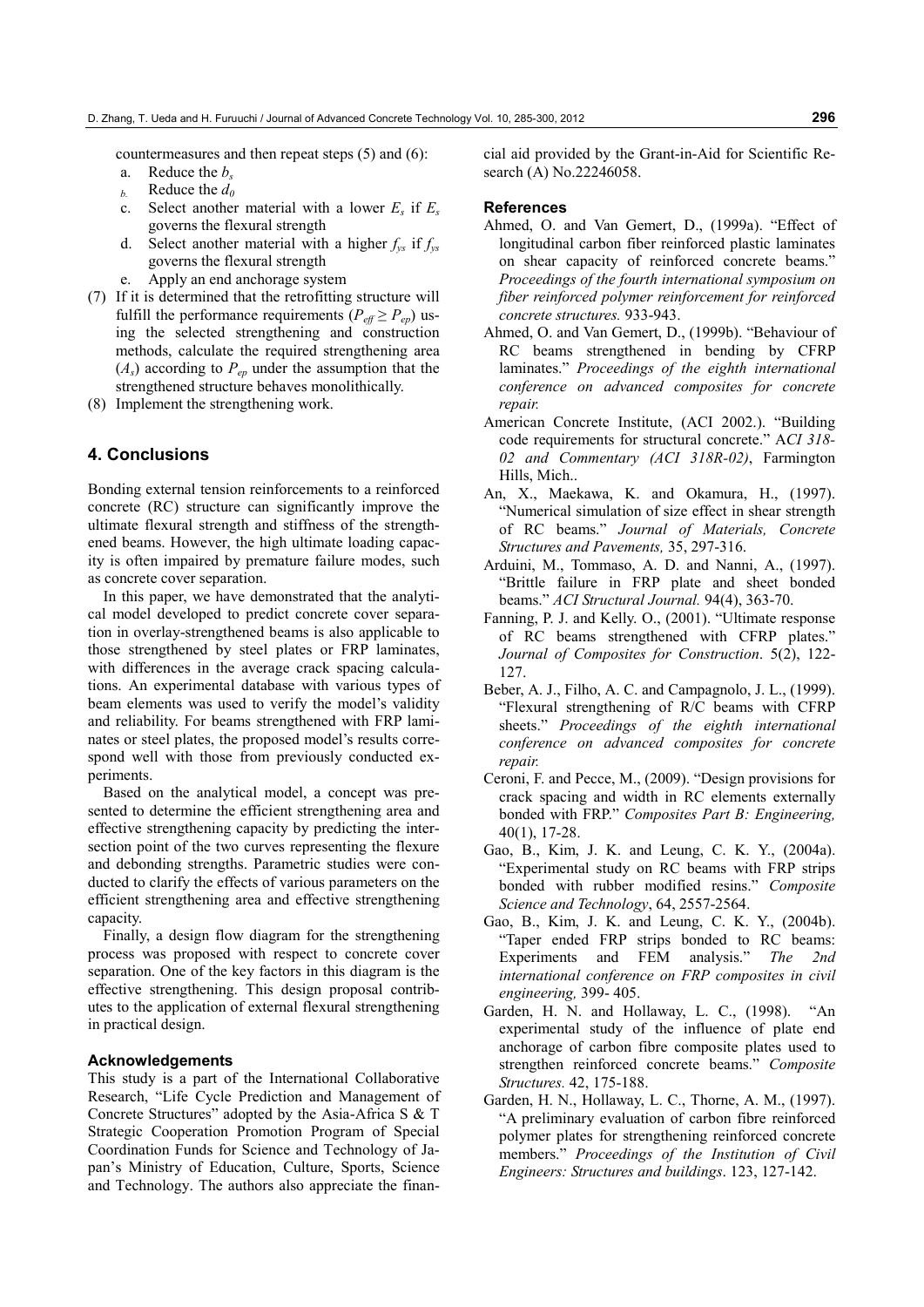- Hussain, M., Sharif, A., Basunbul, I. A., Baluch, M. H. and Al- Sulaimani, G. J., (1995). "Flexural behaviour of precracked reinforced concrete beams strengthened externally by steel plates." *ACI Struct. J.*, 92(1), 14- 22.
- Jiang, D. S., Shah, P. and Andonian, A., (1984). "Study of the transfer of tensile forces by bond." *ACI Structural Journal*, 81(3), 251-259.
- Jones, R., Swamy, R. N. and Ang, T. H., (1982). "Under- and overreinforced concrete beams with glued steel plates." *Int. J. Cem. Compos. Lightw. Concr.,* 4(1), 19-32.
- Jones, R., Swamy, R. N. and Charif, A., (1988). "Plate separation and anchorage of reinforced concrete beams strengthened by epoxy-bonded steel plates." *Struct. Eng*., 66(5), 85-94.
- JSCE, (2007). "Standard Specification for Concrete Structures - 2007: Design." Japan Society of Civil Engineers Tokyo: Japan.
- Kankam, C., (1997). "Relationship of bond stress, steel stress, and slip in reinforced concrete." *Journal of Structural Engineering, ASCE,* 123(1), 79-85, 1997.
- Maalej, M. and Bian, Y., (2001). "Interfacial shear stress concentration in FRP strengthened beams." *Composite Structures,* 54, 417-426.
- Macdonald, M. D. and Calder, A. J. J., (1982). "Bonded steel plating for strengthening concrete structures." *International Journal of Adhesion and Adhesive*, 2(2),119-127.
- Nguyen, D. M., Chan, T. K., Cheong. H. K., (2001). "Brittle failure and bond development length of CFRP Concrete Beams." *Journal of Composites for Construction,* 5(1), 12-17.
- Oehlers, D. J., (1992). "Reinforced concrete beams with plates glued to their soffits." *J. Struct. Eng*., 118(8), 2023-2038.
- Oller, I. E., Cobo del A. D. and Mari, B. A. R., (2009). "Peeling failure in beams strengthened by plate bond. A design proposal." *Journal of Structural concrete, fib ,* 2009,10, No2, 63-71.
- Quantrill, R. J., Hollaway, L. C. and Thorne, A. M., (1996a). "Experimental and analytical investigation of FRP strengthened beam response: Part I." *Magazine of Concrete Research*. 48(177), 331-342.
- Quantrill, R. J., Hollaway, L. C. and Thorne, A. M., (1996b). "Predictions of the maximum plate end stresses of FRP strengthened beams: Part II."

*Magazine of Concrete Research*. 48(177), 343-351.

- Rahimi, H. and Hutchinson, A., (2001). "Concrete beams strengthened with externally bonded FRP plates." *Journal of Composites for Construction*, 5(1), 44-56.
- Raoof, M. and Hassanen, M. A. H., (2000). "Peeling failure of reinforced concrete beams with fibrereinforced plastic or steel plates glued to their soffits." *Proceedings of the Institution of Civil Engineers: Structures and Buildings,* 14, 291-305.
- Satoh, K. and Kodama, K., (2005) "Central peeling failure behavior of Polymer Cement Mortar Retrofitting of Reinforced Concrete Beams." *J. Mater. in Civil Eng*., 17(2), 126-136.
- Smith, S. T. and Teng, J. G., (2002). "FRP-strengthened RC beam. II: Assessment of debonding strength models." *Engineering Structures,* 24, 397-417.
- Swamy, R. N., Jones, R. and Bloxham, J. W., (1987). "Structural behavior of reinforced concrete beams strengthened by epoxy-bonded steel plate." *Struct. Eng.,* 65(2), 59-68.
- Wu, Z. S., Yuan, H., Kojima, Y. and Ahmed, E., (2005). "Experimental and analytical studies on peeling and spalling resistance of unidirectional FRP sheets bonded to concrete." *Composites Science and Technology,* 65(7-8), 1088-1097.
- Zhang, D. W., Ueda, T. and Furuuchi, H., (2011a). "Intermediate crack debonding of polymer cement mortar overlay-strengthened RC beam." *J. Mater. Civil Eng, ASCE,* 23(6):857-865.
- Zhang, D. W., Ueda, T. and Furuuchi, H., (2011b). "Average crack spacing of overlay-strengthened RC beams." *J. Mater. Civil Eng, ASCE,* 23(10), 1460- 1472.
- Zhang, D. W., Furuuchi, H., Hori, A. and Ueda, T., (2009). "Fatigue degradation properties of PCMconcrete interface." *J. Adv. Concr. Technol.,* 7(3), 425-438.
- Zhang, D. W., Ueda, T. and Furuuchi, H., (2012). "Concrete cover separation failure of overlaystrengthened reinforced concrete beams." *Construction and Building Materials,* 26(1), 735-745.
- Zhang, S., Raoof, M. and Wood, L. A., (1995). "Prediction of peeling failure of reinforced concrete beams with externally bonded steel plates." *Proceedings of the Institution of Civil Engineers: Structures and Buildings,* 110, 257-268.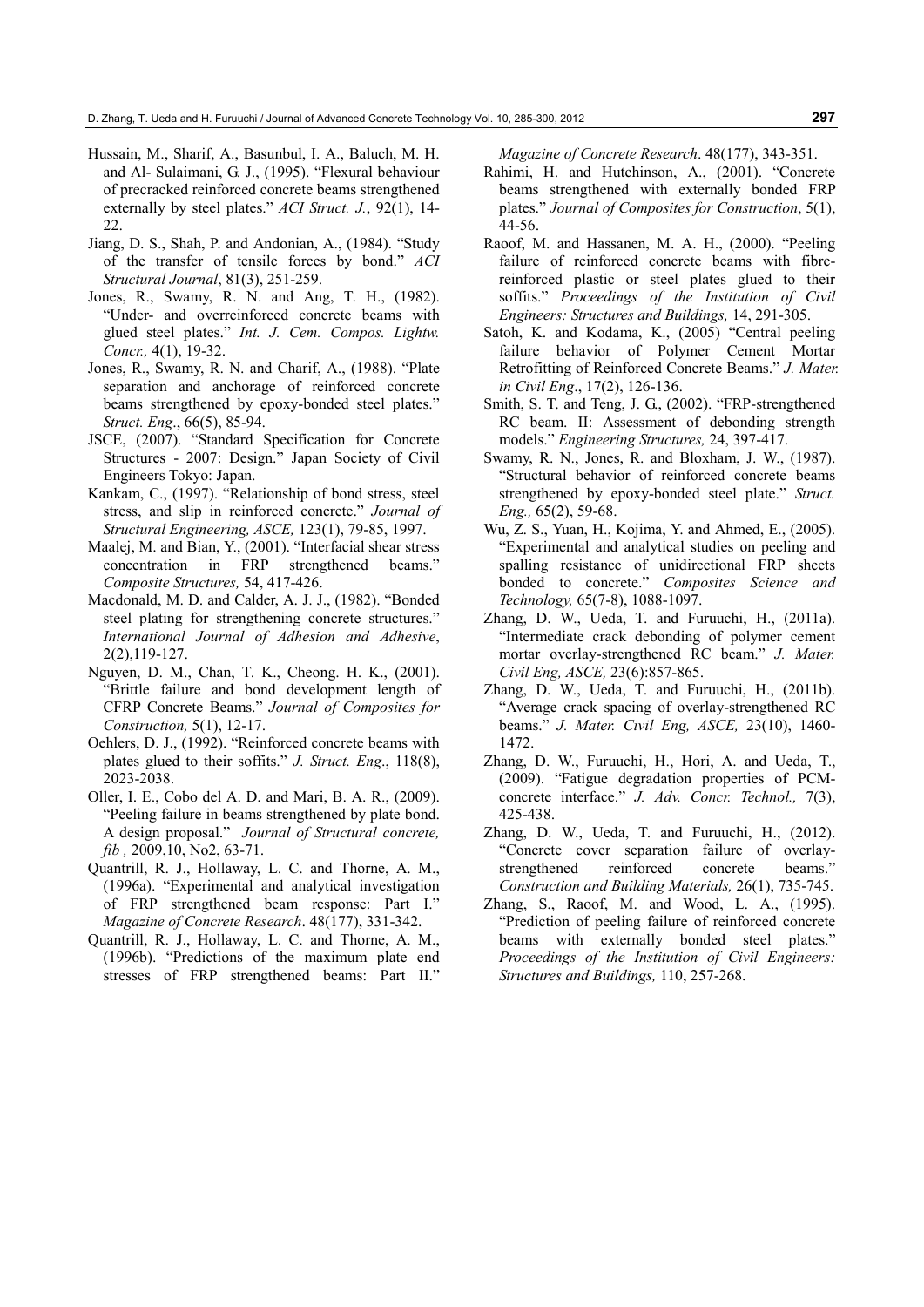|                    |                 |                  |                  |      |                  |                 |                       |                 |                 | Appendix A: Experimental database for FRP laminate strengthened RC beam |                               |                 |                    |                |                |      |                   |                          |          |              |
|--------------------|-----------------|------------------|------------------|------|------------------|-----------------|-----------------------|-----------------|-----------------|-------------------------------------------------------------------------|-------------------------------|-----------------|--------------------|----------------|----------------|------|-------------------|--------------------------|----------|--------------|
| Ref.               |                 | s                | z                | e    | $\boldsymbol{f}$ | ٩r<br>م         | $\boldsymbol{d}_{rc}$ | 4,              | ď,              | $E_r = E_{rc}$                                                          | $f_{\rm yr}$ = $f_{\rm yr c}$ | $\mathbf{r}_s$  | $\boldsymbol{b}_s$ | Ą,             | $\mathbf{E}_s$ |      | Ą,                | $f_c$                    | $f_{ct}$ | $E_c$        |
|                    | Name            | mm               | mm               | mm   | mm               | mm <sup>2</sup> | mm                    | mm <sup>2</sup> | mm              | MPa                                                                     | MPa                           | mm              | mm                 | $mm^2$         | MPa            | MPa  | $\boldsymbol{mn}$ | MPa                      | MPa      | MPa          |
|                    | Gal             | 150              | $\approx$        | 500  | $\overline{50}$  | 50.27           | $\frac{27}{27}$       | 78.54           | 162             | $2.00E + 0.5$                                                           | 531                           | 0.44            | 75                 | 33             | $2.35E + 05$   | 4200 | 200.2             | 43.1                     | 3.50     | $3.10E+04$   |
| Gao et al          | Gb <sub>1</sub> | <b>150</b>       | 200              | 500  | $\overline{50}$  | 50.27           |                       | 78.54           | 162             | $2.00E + 0.5$                                                           | 531                           | 0.44            | 50                 | $\delta$       | $2.35E + 05$   | 4200 | 200.2             | $\overline{\mathbf{30}}$ | 2.90     | $2.50E+04$   |
|                    | Gb <sub>2</sub> | <b>SO</b>        | 200              | 500  | <b>SO</b>        | 50.27           | $\overline{ }$        | 78.54           | 162             | $2.00E + 05$                                                            | 531                           | 0.66            | 50                 | $^{66}$        | $2.35E + 05$   | 4200 | 200.3             | 30                       | 2.90     | $2.50E + 04$ |
|                    | MB3             | 115              | 150              | 500  | 75               | 78.54           | 5                     | 78.54           | 125             | $1.84E + 05$                                                            | 534                           | 0.222           |                    | 25.53          | $2.30E + 0.5$  | 3400 | 150.1             | 30.3                     | 2.90     | $2.60E + 04$ |
| Maalej and<br>Bian | MB4             | 115              | 150              | 500  | 75               | 78.54           | 5                     | 78.54           | 125             | $-84E+05$                                                               | 534                           | 0.333           |                    | 38.3           | $2.30E + 05$   | 3400 | 150.2             | 30.3                     | 2.90     | $2.60E + 04$ |
|                    | MB5             | 115              | 150              | 500  | 75               | 78.54           | S.                    | 78.54           | <b>125</b>      | 1.84E+05                                                                | 534                           | 0.444           | $\frac{5}{1}$      | 51.06          | $2.30E + 05$   | 3400 | 150.2             | 30.3                     | 2.90     | $2.60E + 04$ |
|                    | $\overline{44}$ | 200              | <b>150</b>       | 750  | 85               | 50.27           | 30                    | 78.54           | $\overline{20}$ | $2.10E + 0.5$                                                           | 350                           | $0.8\,$         | $\overline{50}$    | 120            | $.27E + 05$    | 1532 | 150.4             | $50\,$                   | 3.00     | $2.50E+04$   |
| Rahimi and         | 45              | 200              | 150              | 750  | 85               | 50.27           | RARARA E E E E E E    | 78.54           | $\overline{20}$ | $2.10E + 0.5$                                                           | 350                           | 0.8             | $\overline{.50}$   | 120            | $1.27E + 05$   | 1532 | 150.4             | $50\,$                   | 3.00     | $2.50E + 04$ |
| Hutchinson         | B5              | 200              | 150              | 750  | 85               | 50.27           |                       | 78.54           | 120             | $2.10E + 05$                                                            | 350                           | $\overline{12}$ | <b>150</b>         | 180            | $1.27E + 05$   | 1532 | 150.6             | $50\,$                   | 3.00     | $2.50E+04$   |
|                    | $B\delta$       | 200              | 150              | 750  | 85               | 50.27           |                       | 78.54           | 120             | $2.10E + 05$                                                            | 350                           | $\overline{c}$  | <b>150</b>         | 180            | $1.27E + 05$   | 1532 | 150.6             | $50\,$                   | 3.00     | $2.50E+04$   |
|                    | FKF5            | 155              | 240              | 1100 | 385              | 113.10          |                       | 113.10          | 203             | $2.04E + 05$                                                            | 532                           | $\overline{c}$  | 120                | $\frac{14}{4}$ | $L.55E+05$     | 2400 | 240.6             | $80\,$                   | 4.27     | $3.92E + 04$ |
| Fanning and        | FKF6            | 155              | 240              | 1100 | 385              | 113.10          |                       | 113.10          | 203             | $2.04E + 05$                                                            | 532                           | $\overline{a}$  | 120                | 144            | $1.55E+05$     | 2400 | 240.6             | $80\,$                   | 4.27     | $3.92E+04$   |
| Kelly              | FKF7            | 155              | 240              | 1100 | 462              | 113.10          |                       | 113.10          | 203             | $2.04E + 05$                                                            | 532                           | $\overline{c}$  | 120                | 144            | $.55E+05$      | 2400 | 240.6             | $80\,$                   | 4.27     | $3.92E+04$   |
|                    | FKF10           | 155              | 240              | 1100 | 550              | 113.10          |                       | 113.10          | 203             | $2.04E + 0.5$                                                           | 532                           | $\overline{c}$  | 120                | 144            | $.55E+05$      | 2400 | 240.6             | $\rm 80$                 | 4.27     | $3.92E+04$   |
| Quantrill          | $\mathcal{B}2$  | $\approx$        | 100              | 300  | $\overline{c}$   | 28.27           |                       | 28.27           | 85              | $2.15E + 0.5$                                                           | 350                           | $\overline{c}$  | $80\,$             | $96$           | 4.90E+04       | 2400 | $100.6\,$         | 45.1                     | 2.91     | $3.20E + 04$ |
| et al.             | B4              | $\overline{100}$ | 100              | 300  | $\overline{c}$   | 28.27           |                       | 28.27           | 85              | $2.15E+05$                                                              | 350                           | $\overline{16}$ | 60                 | $96$           | $4.90E + 04$   | 2400 | $100.8\,$         | 45.1                     | 2.91     | $3.20E + 04$ |
|                    | $_{A1c}$        | $\approx$        | 100              | 300  | $\overline{c}$   | 28.27           |                       | 28.27           | 85              | $2.10E + 05$                                                            | 350                           | $\overline{12}$ | 80                 | $96$           | 4.90E+04       | 2400 | $100.6\,$         | 59.5                     | 3.51     | $3.65E + 04$ |
| Quantrill et<br>ಸ  | 42b             | $\Xi$            | $\overline{100}$ | 300  | $\overline{c}$   | 28.27           |                       | 28.27           | 85              | $2.10E + 0.5$                                                           | 350                           | $\overline{1}$  | 80                 | $96$           | 4.90E+04       | 2400 | $100.6$           | 35.7                     | 2.49     | $2.83E + 04$ |
|                    | A2c             | $\epsilon$       | 100              | 300  | $\overline{c}$   | 28.27           |                       | 28.27           | 85              | $2.10E + 05$                                                            | 350                           | 1.2             | 80                 | $\delta$       | $4.90E + 04$   | 2400 | 100.6             | 35.7                     | 2.49     | $2.83E + 04$ |
| Garden and         | 1U,1.0m         | $\approx$        | 100              | 300  | $\overline{c}$   | 28.27           | $\circ$               | 28.27           | 84              | $2.15E + 05$                                                            | 350                           | 0.82            | 67                 | 54.94          | 1.11E+05       | 1370 | 100.4             | 45.9                     | 2.95     | $3.20E + 04$ |
| Hollaway           | 2U, I.0m        | $\geq$           | 100              | 300  | $\overline{c}$   | 28.27           | $\circ$               | 28.27           | 84              | $2.15E + 05$                                                            | 350                           | 0.82            | 67                 | 54.94          | $1.11E+05$     | 1370 | 100.4             | 45.9                     | 2.95     | $3.20E+04$   |
|                    | 14u             | $\approx$        | 100              | 300  | $\overline{c}$   | 28.27           |                       | 28.27           | 84              | $2.15E+05$                                                              | 350                           | 6.5             | $\mathcal{S}^0$    | 45             | 1.11E+05       | 1273 | 100.3             | 50.2                     | 3.13     | $3.35E+04$   |
|                    | IBu             | $\overline{100}$ | 100              | 300  | $\overline{c}$   | 28.27           |                       | 28.27           | 84              | $2.15E+05$                                                              | 350                           | 0.7             | 65                 | 45.5           | $1.11E+05$     | 1273 | 100.4             | 50.2                     | 3.13     | $3.35E+04$   |
|                    | IСu             | 100              | 100              | 300  | $\overline{c}$   | 28.27           |                       | 28.27           | 84              | $2.15E+05$                                                              | 350                           |                 | 45                 | 45             | $.11E+05$      | 1273 | 100.5             | 50.2                     | 3.13     | $3.35E+04$   |
| Garden et al       | 2Au             | $\geq$           | $\geq$           | 340  | $\overline{c}$   | 28.27           |                       | 28.27           |                 | $2.15E+05$                                                              | 350                           | 0.5             | $\infty$           | 45             | $1.11E + 0.5$  | 1273 | 100.3             | 50.2                     | 3.13     | $3.35E+04$   |
|                    | 2Bu             | $\approx$        | $\geq$           | 340  | $\overline{c}$   | 28.27           |                       | 28.27           | 84              | $2.15E + 05$                                                            | 350                           | 0.7             | 65                 | 45.5           | $.11E+05$      | 1273 | 100.4             | 50.2                     | 3.13     | $3.35E+04$   |
|                    | 2Cu             | 100              | 100              | 340  | $\Omega$         | 28.27           |                       | 28.27           | 84              | $2.15E + 05$                                                            | 350                           |                 | 45                 | 45             | 1.11E+05       | 1273 | 100.5             | 50.2                     | 3.13     | $3.35E + 04$ |
|                    | 3Au             | 100              | 100              | 400  | $\Omega$         | 28.27           |                       | 28.27           | 84              | $2.15E+05$                                                              | 350                           | 0.5             | $\infty$           | 45             | 1.11E+05       | 1273 | 100.3             | 50.2                     | 3.13     | $3.35E+04$   |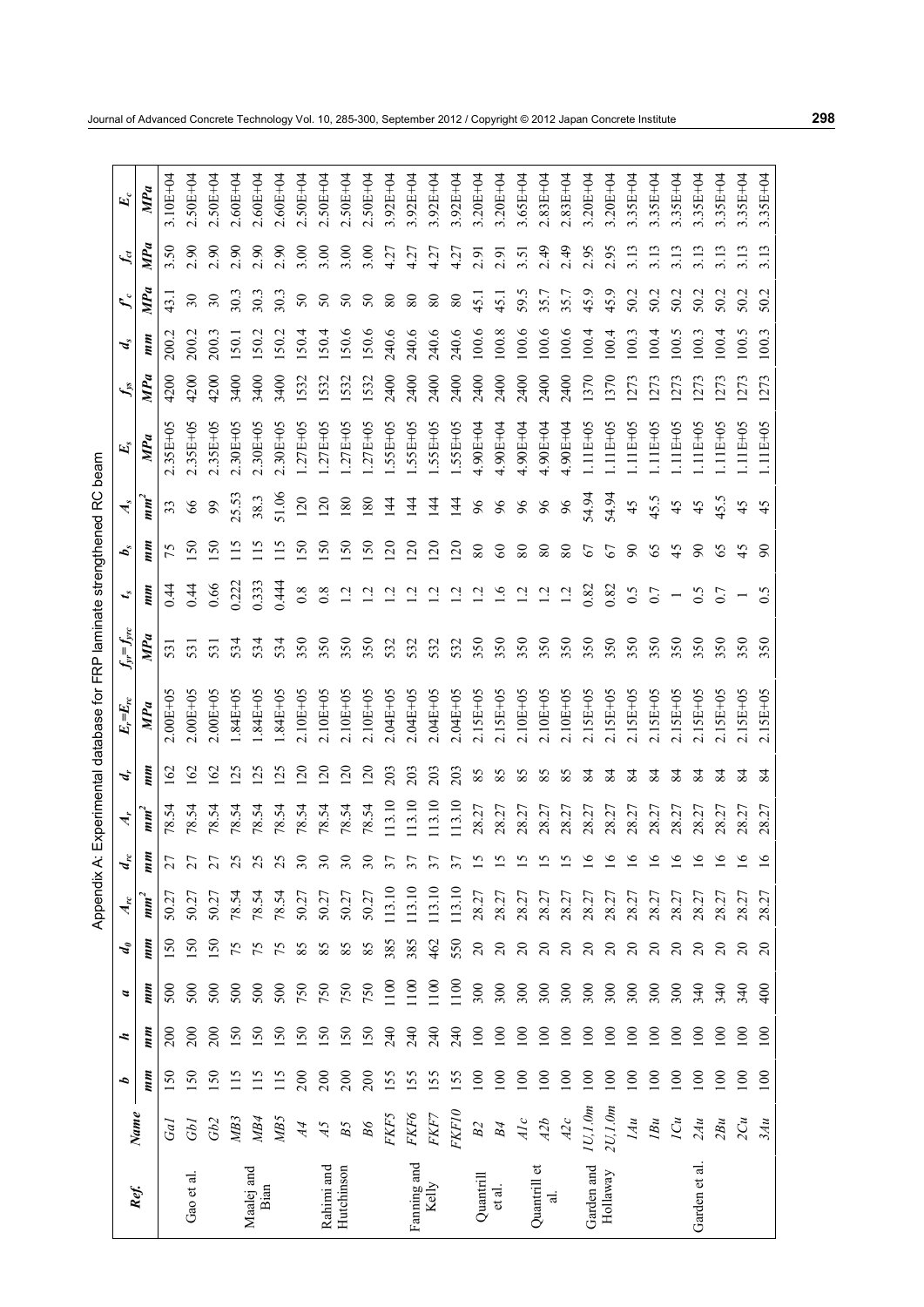|                     |                        |                 |     |                 |                 |                 | Appendix A: Exp       |                 |                 | erimental database for FRP laminate strengthened RC beam |                      |               |                  |          |              |      |       |               |      |              |
|---------------------|------------------------|-----------------|-----|-----------------|-----------------|-----------------|-----------------------|-----------------|-----------------|----------------------------------------------------------|----------------------|---------------|------------------|----------|--------------|------|-------|---------------|------|--------------|
| Ref.                | Name                   | b               | z.  | c               | ď,              | $A_{rc}$        | $\boldsymbol{d}_{rc}$ | 4,              | ď,              | $E_r = E_{rc}$                                           | $f_{yr}$ = $f_{yrc}$ | t,            | $b_{s}$          | र्नुं    | $E_{s}$      | وشم  | ď,    |               | Ja   | $E_c$        |
|                     |                        | mm              | mm  | mm              | mm              | mm <sup>2</sup> | mm                    | mm <sup>2</sup> | mm              | MPa                                                      | MPa                  | mm            | mm               | $mm^2$   | MPa          | MPa  | mm    | MPa           | MPa  | MPa          |
| Arduini et al       | $\overline{43}$        | 200             | 200 | 700             | 150             | 153.94          | 37                    | 53.94           | $\mathcal{S}$   | $2.00E + 05$                                             | 540                  |               | $\mathcal{S}$    | 195      | $-67E + 05$  | 2906 | 200.7 | 33            | 2.37 | $2.50E + 04$ |
|                     | 44                     | 200             | 200 | $\overline{00}$ | 50              | 153.94          |                       | 153.94          | 63              | $2.00E + 0.5$                                            | 540                  |               | $50^{\circ}$     | 195      | $.67E + 05$  | 2906 | 200.7 |               | 2.37 | $2.50E + 04$ |
|                     | $\sqrt{1950}$          | $\overline{20}$ | 150 | $rac{1}{4}$     | $\overline{5}$  | 28.27           | 28                    | 78.54           | $\overline{20}$ | $2.00E + 0.5$                                            | 384                  |               | 80               | $\delta$ | $.81E + 0.5$ | 3400 | 150.6 | 27.3          | 2.09 | $2.50E+04$   |
|                     | <b>0011P</b>           | $\overline{20}$ | 150 | $rac{4}{4}$     | $\frac{5}{1}$   | 28.27           | $^{28}$               | 78.54           | $\overline{20}$ | $2.00E + 0.5$                                            | 384                  |               | 80               | 96       | $.81E + 05$  | 3400 | 150.6 | 27.3          | 2.09 | $2.50E+04$   |
| Nguyen et al        | AI50                   | $\overline{20}$ | 150 | 440             | $\infty$        | 28.27           | 28                    | 78.54           | $\overline{20}$ | $2.00E + 0.5$                                            | 384                  | <u>ن</u>      | 80               | 96       | $.81E+05$    | 3400 | 150.6 | 27.3          | 2.09 | $2.50E+04$   |
|                     | NB2                    | $\overline{c}$  | 150 | 440             | $\frac{21}{11}$ | 28.27           |                       | 314.16          | $\overline{20}$ | $2.00E + 05$                                             | 384                  | $\frac{1}{2}$ | 80               | 96       | $-81E+05$    | 3400 | 150.6 | 37.9          | 2.60 | $2.91E+04$   |
|                     | <b>IT6LN</b>           | $50\,$          | 200 | 500             | $\overline{c}$  | 50.27           |                       | 78.54           | <u>85</u>       | $2.00E + 05$                                             | 531                  | 0.66          | 50               | 99       | $2.35E + 05$ | 3400 | 200.3 | 47.8          | 3.03 | $3.25E+04$   |
|                     | <b>2T6LN</b>           | $50\,$          | 200 | 500             | $\overline{c}$  | 50.27           |                       | 78.54           | <b>S</b>        | $2.00E + 05$                                             | 531                  | 0.66          | $\overline{.50}$ | 99       | $2.35E + 05$ | 3400 | 200.3 | 62.1          | 3.61 | $3.71E+04$   |
| Gao et al           | 2T6L1a                 | 150             | 200 | 500             | $\overline{c}$  | 50.27           | 27                    | 78.54           | <b>S2</b>       | $2.00E + 05$                                             | 531                  | 0.66          | 150              | 99       | $2.35E + 05$ | 3400 | 200.3 | 62.1          | 3.61 | 3.71E+04     |
|                     | <b>2T4LN</b>           | 150             | 200 | 500             | $\overline{c}$  | 50.27           |                       | 78.54           | 162             | $2.00E + 05$                                             | 531                  | 0.44          | 150              | $\delta$ | $2.35E+05$   | 3400 | 200.2 | 62.1          | 3.61 | 3.71E+04     |
|                     | 2T4L1a                 | 150             | 200 | 500             | $\Omega$        | 50.27           |                       | 78.54           | 62              | $2.00E + 05$                                             | 531                  | 0.44          | 150              | $\delta$ | $2.35E + 05$ | 3400 | 200.2 | 62.1          | 3.61 | $3.71E+04$   |
|                     | $\ensuremath{DF3}$     | 125             | 225 | 500             | $50\,$          | 28.27           |                       | 50.27           | 193             | $1.85E+05$                                               | 568                  | 0.501         | 75               | 37.58    | $2.40E + 05$ | 3400 | 225.3 | $\frac{4}{6}$ | 2.95 | $3.00E + 04$ |
| Ahmed and<br>Genert | $D\mathbb{F}4$         | 125             | 225 | 500             | $50\,$          | 28.27           | 32                    | 50.27           | 93              | $1.85E+05$                                               | 568                  | 0.668         | 75               | 50.1     | 2.40E+05     | 3400 | 225.3 | $\frac{4}{6}$ | 2.95 | $3.00E+04$   |
|                     | $\mathcal{A}F3$        | <b>125</b>      | 225 | 500             | $\approx$       | 28.27           |                       | 50.27           | 93              | $1.85E + 05$                                             | 568                  | 0.334         | 75               | 25.05    | $2.40E + 05$ | 3400 | 225.2 | $\frac{4}{6}$ | 2.95 | $3.00E + 04$ |
|                     | VR5                    | $\overline{20}$ | 250 | 783             | 75              | 28.27           | 34                    | 78.54           | $\frac{14}{3}$  | $2.00E + 05$                                             | 565                  | 0.44          | $\overline{20}$  | 52.8     | $2.30E + 05$ | 3400 | 250.2 | 33.6          | 3.10 | $2.74E + 04$ |
|                     | VR6                    | $\overline{20}$ | 250 | 783             | 75              | 28.27           | 34                    | 78.54           | 214             | $2.00E + 05$                                             | 565                  | 0.44          | $\overline{20}$  | 52.8     | $2.30E + 05$ | 3400 | 250.2 | 33.6          | 3.10 | $2.74E+04$   |
| Beber et al         | ${\ensuremath{V\!R}}$  | $\overline{20}$ | 250 | 783             | 75              | 28.27           | 34                    | 78.54           | $\frac{14}{3}$  | $2.00E + 05$                                             | 565                  | 0.77          | $\overline{20}$  | 92.4     | $2.30E + 05$ | 3400 | 250.4 | 33.6          | 3.10 | $2.74E + 04$ |
|                     | ${\ensuremath{V\!R}}8$ | $\overline{20}$ | 250 | 783             | 75              | 28.27           | 34                    | 78.54           | $\frac{14}{3}$  | $2.00E + 05$                                             | 565                  | 0.77          | $\overline{20}$  | 92.4     | $2.30E + 05$ | 3400 | 250.4 | 33.6          | 3.10 | $2.74E + 04$ |
|                     |                        | $\overline{20}$ | 250 | 783             | 75              | 28.27           | 34                    | 78.54           | 214             | $2.00E + 05$                                             | 565                  | Ξ             | $\overline{c}$   | 132      | $2.30E + 05$ | 3400 | 250.6 | 33.6          | 3.10 | $2.74E + 04$ |
|                     | VR10                   | 120             | 250 | 783             | 75              | 28.27           | 34                    | 78.54           | 214             | $2.00E + 0.5$                                            | 565                  | Ξ             | $\overline{20}$  | 132      | $2.30E + 05$ | 3400 | 250.6 | 33.6          | 3.10 | $2.74E + 04$ |
| Ahmed and           | $CF2-$                 | 25              | 225 | 500             | $\overline{5}$  | 28.27           |                       | 50.27           | 193             | $0.85E + 0.5$                                            | 568                  | 0.334         | 75               | 25.05    | 2.40E+05     | 3400 | 225.2 | $\frac{4}{6}$ | 2.95 | $3.00E + 04$ |
| Gemert              | CF4-1                  | 125             | 225 | 500             | $\geq$          | 28.27           | 32                    | 78.54           | 193             | $1.85E + 05$                                             | 586                  | 0.334         | 75               | 25.05    | 2.40E+05     | 3400 | 225.2 | $\frac{4}{6}$ | 2.95 | $3.00E + 04$ |

Journal of Advanced Concrete Technology Vol. 10, 285-300, September 2012 / Copyright © 2012 Japan Concrete Institute **299**